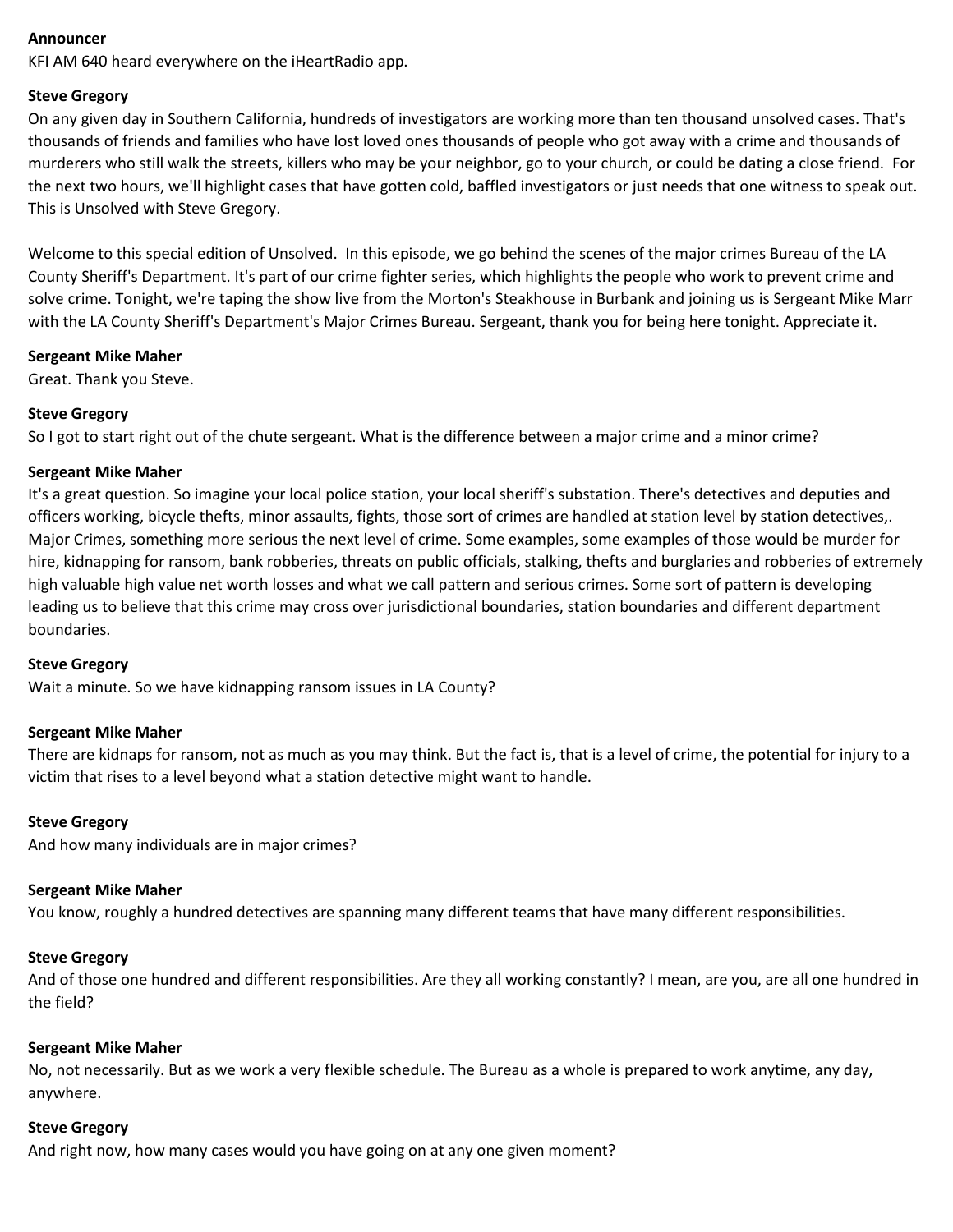Oh, that's a tough, tough to answer. For my particular team, it would be in the dozens per day. For the Bureau wide. I just couldn't answer that, but it would be significant.

#### **Steve Gregory**

When you talk about your team. What is the difference between your team or is are there multiple teams in major crimes?

#### **Sergeant Mike Maher**

There are there are several so Major Crimes Bureau is within Detective Division. We support Homicide Bureau, we support Special Victims Bureau, we support Narcotics Bureau, we support the entire department with specialized investigative skills.

#### **Steve Gregory**

One of the things that I think you said you've done also as threats on public officials. Given the climate that's been going on lately, has that risen?

#### **Sergeant Mike Maher**

Sure. I think it's consistent over the years, I've been in major crimes for a dozen years and maybe a little ebb and flow. But with social media and the bravery of people behind social media, I think there are a greater number of concerns regarding threats on public officials.

#### **Steve Gregory**

Concerns? I mean, do you have any? Are there any credible threats right now against public officials in LA County?

#### **Sergeant Mike Maher**

I think every threat is deemed credible until we decide otherwise, it has to be treated as credible. None in particular, I'm gonna speak about today.

#### **Steve Gregory**

I was gonna say, I was gonna ask it to you different way. How many are there right now?

#### **Sergeant Mike Maher**

You know, I don't have that number. I just don't know what, again, several.

#### **Steve Gregory**

Okay. And does that include threats against your boss, the sheriff?

#### **Sergeant Mike Maher**

He would be a top priority for me and my team and the Bureau for certain. But again, the sheriff as valuable as he is to us as an individual entity, we look at everybody equally as important right, no matter their status.

#### **Steve Gregory**

We're talking with Sergeant Mike Maher with the LA County Sheriff's Department's Major Crimes Bureau about some of the cases that he works on and some of the most interesting things because everything you've talked about that you do is stuff that movies are made of.

#### **Sergeant Mike Maher**

That's a fact.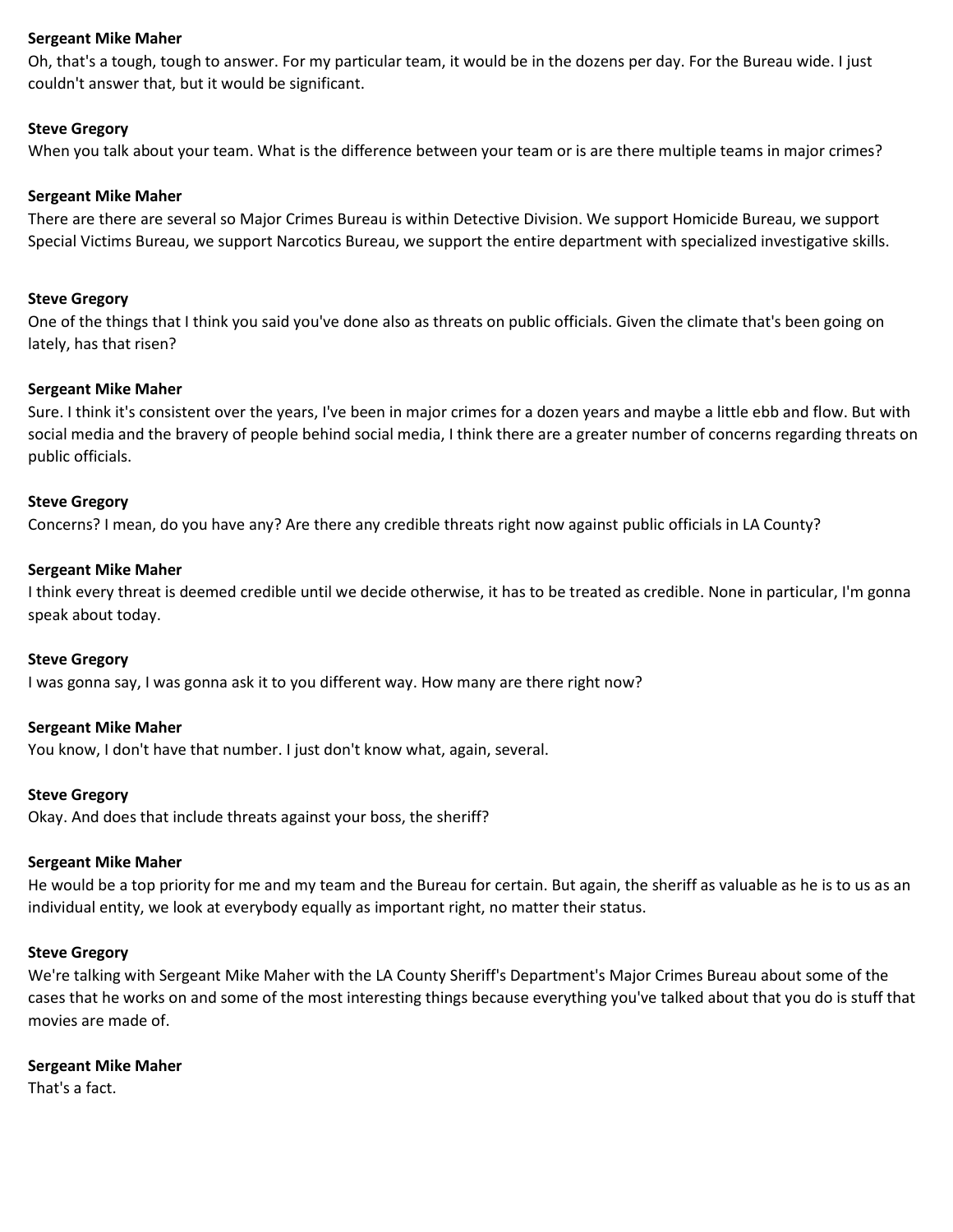Yeah, I mean, especially the kidnap and ransom stuff, there's something sexy. I hate to say it that way. But there's something really sexy. You know what I mean? It's something very international and very, I guess just global, very James Bond-ish, if you will.

#### **Sergeant Mike Maher**

Yeah, that that's true. You know, all of those movies tend to have some nefarious activities on both sides of the of the law, which makes it exciting in the movie industry. Many times throughout a day, a week, a month, speaking to my children and their friends, my kids are grown, but they'll say, 'Isn't that sort of what your dad does? Isn't that what your uncle does? Isn't that what the guys at Homicide Bureau or the SWAT team do?' And the answer is yes, some of it is,

#### **Steve Gregory**

Yeah.

#### **Sergeant Mike Maher**

But so much of what we do is never depicted in a movie.

#### **Steve Gregory**

What I want to ask you about now is specific cases. Let's talk about like something current you're working on of that, that people might not know about, because there's a lot about what you do that we don't know about, the general public and that's probably by design, and it's probably for the better. But tonight, I want you to reveal some of those cases. Is there something that jumps out at you right now that you're either working on, recently worked on or worked on in your past, it's just something you can't ever shake?

#### **Sergeant Mike Maher**

Well, listen, I can't speak about ongoing investigations.

**Steve Gregory** Why?

**Sergeant Mike Maher** What? Because they're ongoing. And again, I'm not going to because it's too it's too valuable, right.

**Steve Gregory** Of course, I get it, I had to ask.

## **Sergeant Mike Maher**

No. And I'll be retiring soon, and we can talk then. So I do want to call out to Claudia. Going back to our support Major Crimes Bureau in support of our whole department.

#### **Steve Gregory**

You're talking about Claudia Apolinar.

#### **Sergeant Mike Maher**

Absolutely. The night of her incident when she was shot that was following a long day of civil unrest. Remember that day?

#### **Steve Gregory** Right.

**Sergeant Mike Maher**

The department was out in force, the streets were a mess.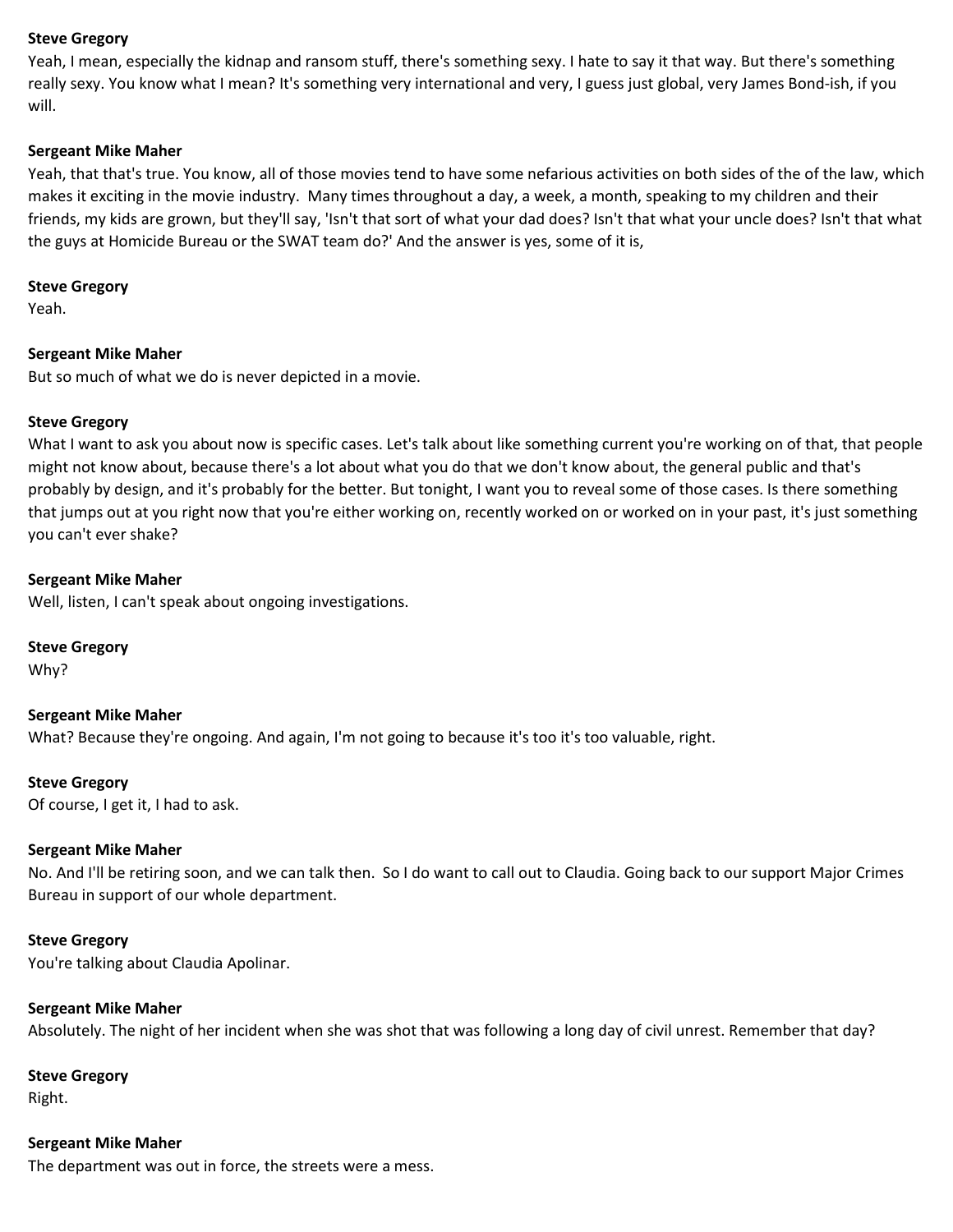## **TV Broadcast Audio**

The hunt is on right now for the shooter that the LA County Sheriff's Department says ambushed two of his deputies. All of this happening just down the street from us. This is East Palmer, the shooting happened down that way it is only just a few blocks from the Compton Sheriff's Station. You can see a man wearing dark clothing and what appears to be a ballcap walk up to the passenger side of a park black and white unit from the sheriff's station. Investigators say that the man opened fire multiple times striking the two deputies. Then the passenger door opens and the shooter can be seen running away. Now, one of the victims is female, 31-yearsold, with a six-year-old son. The second deputy, a 24-year-old male, both graduated from the academy only 14 months ago. Both work for the Transit Bureau which provides security to MTA riders.

#### **Press Conference Audio**

At the time of the arrest of Deonte Murray on September 15 2020 following the vehicle pursuit, we had no evidence that he was responsible for the assault on our deputies other than that previously stated today. We knew that he was a violent offender he was accused of stealing a black Mercedes Benz and lived in the area. However, there was insufficient evidence to support an arrest, much less a criminal filing for the charge of attempted murder on on a peace officer and to label him in the media as the person responsible. Additionally, bringing the public focus on him at that point of the investigation may have influenced the pending witness interviews, and further compromised the mission of solving the attempted murder of the deputies. As the investigation progressed, we gathered sufficient evidence to substantiate not only the arrest, but the filing of criminal charges in this case. I can tell you that that was pretty powerful when when the gun was thrown from the car and we knew it was a 4040 caliber, so that was one step. But then to subsequently get the ballistics report days later that said that gun was used in the assault on those deputies, coupled with days later after that forensic testing which linked him to that gun. That was pretty significant.

#### **Sergeant Mike Maher**

What we do at major crimes, the entire Bureau is at any given moment an instant like that, we drop what we're doing and we go in support of at that Homicide Bureau handles and it's done like that. A hundred people stop. I get emotional.

#### **Steve Gregory**

It's okay, take your time.

#### **Sergeant Mike Maher**

She's a hero.

#### **Steve Gregory**

When we come back we'll talk more with Sergeant Mike Maher with the LA County Sheriff's Department's Major Crimes Bureau. But first this is Unsolved with Steve Gregory on KFI AM 640, time now for news.

#### **Steve Gregory**

KFI AM 640 heard everywhere live on the iHeartRadio app. I'm Steve Gregory. This is Unsolved. We've been talking with Sergeant Mike Maher with the LA County Sheriff's Department's Major Crimes bureau, and before the break an emotional moment in, in the sergeant's story about the evening that Deputy Claudia Apolinar was shot along with her partner. And I did not realize that Major Crimes bureau had a role in that case. I knew homicide did, but and I knew, obviously Homicide Bureau was a big part of that. But tell us what your role was.

#### **Sergeant Mike Maher**

Sure. So in general, Major Crimes, us as teammates, sergeants and deputies and detectives, we work out of our vehicles. And in those vehicles, we have change of underwear, roll of toilet paper, clothing, because at any given time, we could be sent to the border, we could be sent to the edges of the county and beyond for surveillance purposes, for investigative follow up purposes, based on something like homicide might have a lead. In a case where a deputy a shot, all hands are on deck. And again, that was following a long day of civil unrest. And speaking for me and my team, it was 12 men and women calling me as a sergeant saying, "Where are we going right now in support of that incident." And at that particular evening, it was we've been out on civil unrest for 15 hours, we are all going home, to have a cocktail, visit our families and get some rest. Because tomorrow morning, we will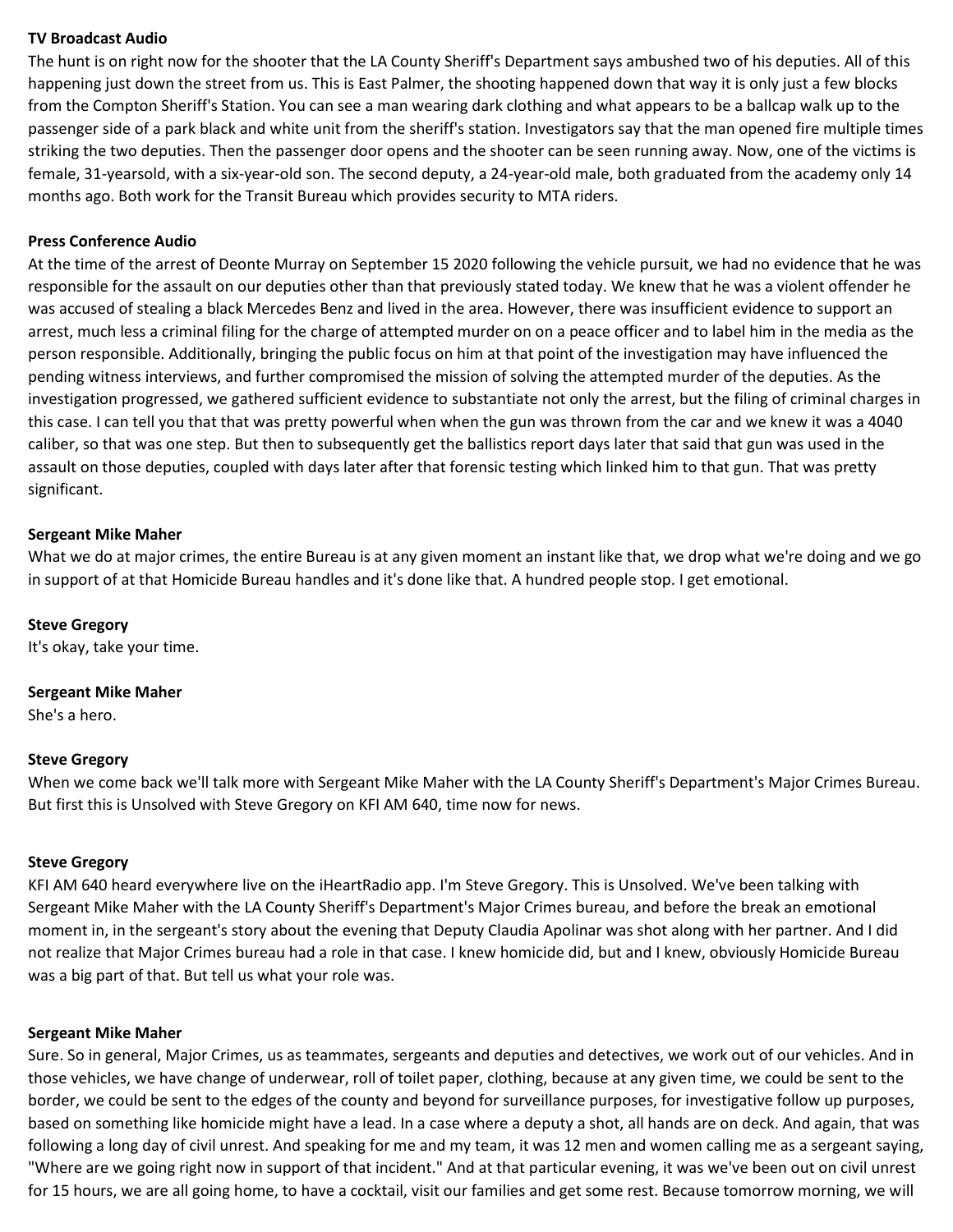be up on that surveillance 24 hours a day going forward, based on homicides request following leads in support of capturing the suspect responsible for that shooting,

## **Steve Gregory**

Right. So one of the things I was I remember and recall from that, that case, and just so you know, none of my sources would tell me anything about that case, which really pissed me off. But with good reason. Even the sheriff refused to tell me what was going on, and for good reason. The way I always explain it was that was the best kept secret of the LA County Sheriff's Department what you guys were up to behind the scenes. I have never seen an agency I can't I was trying to recall, even the Christopher Dorner case with LAPD few years ago, I was trying to recall a case where a department really closed ranks so quickly. And this was one of those instances because when you had that carjacking suspect and you guys, the three words I'll never forget the sheriff told me and the sheriff's Information Bureau at this time. At this time, it's a carjacking suspect. You knew all along who you had right?

## **Sergeant Mike Maher**

I will neither confirm nor deny.

# **Steve Gregory**

Okay. Damn it. But you knew I mean, you knew you had you had somebody in mind because, I mean, I remember talking already and I think it's public knowledge that you had some surveillance going on, you just said, but you kind of had it. But things came together very quickly on that case, why?

## **Sergeant Mike Maher**

They did because of the level of investigators we have in homicide, because of the support that we find in bureaus like major crimes, and the support for command staff in giving us the tools we need to go forward. It's there is listen, there are children that are harmed and killed and civilians that are harmed and killed. When a deputy gets shot, it is a little different. It is and we can discuss the right and wrong of that. But it is different.

## **Steve Gregory**

We're talking with Sergeant Mike Maher with the LA County Sheriff's Department's Major Crimes bureau. So with respect to that case, tell us walk us through some of the nitty gritty you might think it's mundane in routine for you. But for the listener, I think I think they need to understand when you're talking about your underwear and the toilet paper in the car, you never know where you're going to go. Talk a little bit about the surveillance for that case, and how did it go down?

## **Sergeant Mike Maher**

Sure. Well, there were there were many surveillances covering many parts of LA County. And it's a matter again, speaking for our, us at Major Crimes Bureau on my team in particular, we happen to be at the right place at the right time, when that suspect or that person of interest presented himself. And moments later, it was 100 miles an hour through the streets of Compton briefly. And then ultimately, he was he was detained and arrested by our SWAT team.

## **Steve Gregory**

Now when you say presented himself, let's you know, boil it down. How did he present himself?

**Sergeant Mike Maher**

He drove by.

**Steve Gregory** Oh, okay.

**Sergeant Mike Maher** Fortunately, he drove by right where we hoped he would drive by.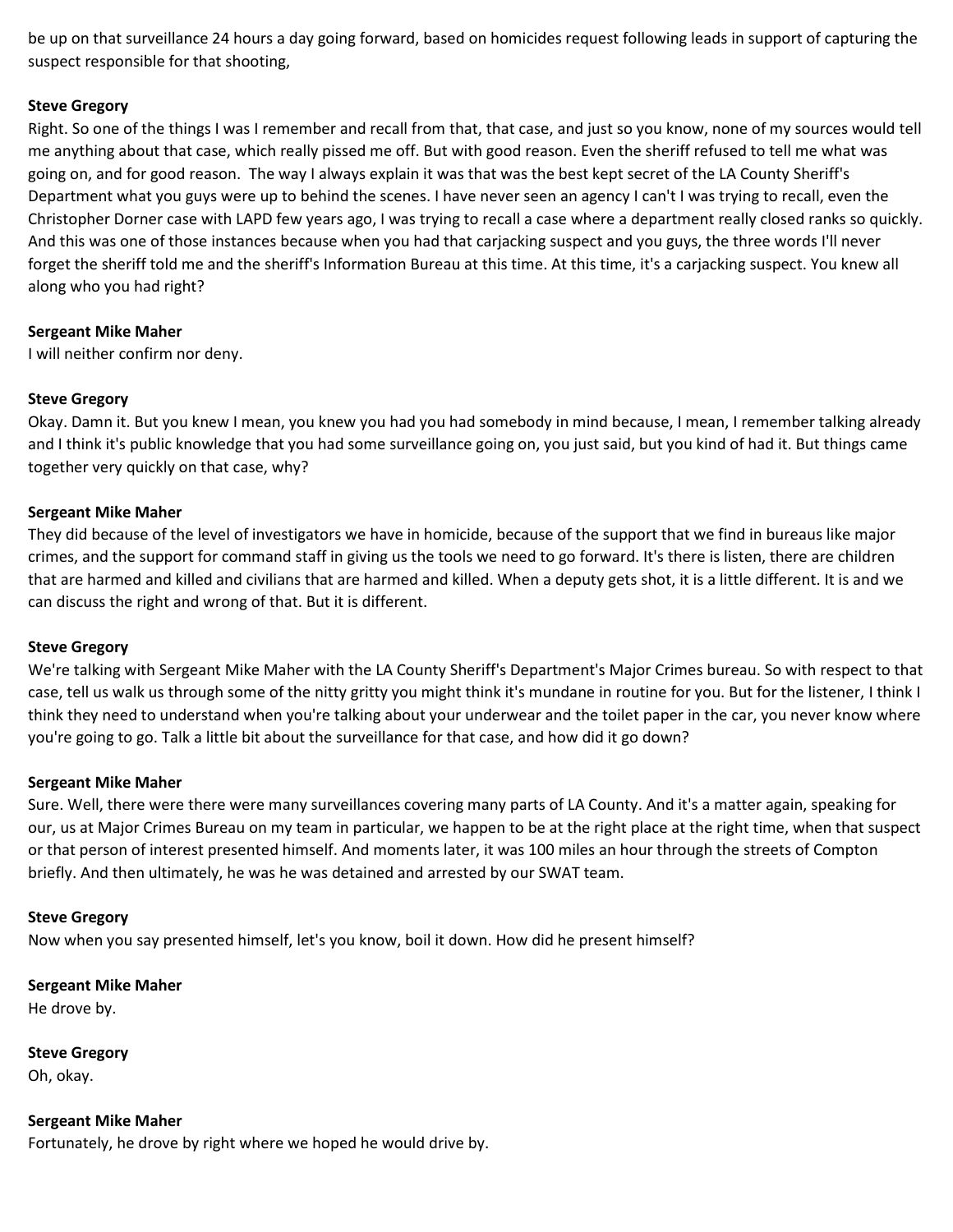How did you know he was gonna drive by there?

## **Sergeant Mike Maher**

You know, I can't, I can't give you that information.

## **Steve Gregory**

Okay. Damn it. And just so when I mean we get it, I understand it too. But I and I know you can't really reveal all that because it hasn't gone to trial yet.

## **Sergeant Mike Maher**

It has not.

## **Steve Gregory**

Yeah, we don't want to jeopardize that. Absolutely not.

#### **Sergeant Mike Maher**

So the important point, the important point to make there and again for Claudia is to know that those wheels begin to turn very quickly, support comes very quickly. And again transitioning away from from one of our partners being shot. That same sort of support does come when a civilian is killed when a when a crime when a regular crime occurs. Homicides motion and activity is the same. They still call major crimes to do surveillances. It's not a special surveillance because of her. It was special to us. But those that same machinery moves for our citizens of LA County as well.

#### **Steve Gregory**

I remember getting the call that night or that afternoon rather that you had a carjacking suspect in custody had from a source and I hightailed it down to Lynwood. And by that time, I think you had this person cornered around the house, or at least some sort of a neighborhood at that point. And I recall driving over the bridge, I can't remember the street and looking over to the school where you had your command post, and I knew this was an unusual situation, because that entire school had been commandeered by you folks. You had apparat you had trucks. You had bearcats, you had multiple patrol vehicles, you had all kinds of stuff at this school. And that does not happen for carjacking suspect.

## **Sergeant Mike Maher**

That's not necessarily true, I mean..

#### **Steve Gregory**

No, you had half the department there.

#### **Sergeant Mike Maher**

There was there were a lot of people there, it was important. But again, I'm telling you, for somebody with 31 years on the job, 13 doing this job, there were a lot of people there. There's a lot of people that all have these incidents similar to this, there are.

#### **Steve Gregory**

That many for carjacking suspect?

## **Sergeant Mike Maher**

Maybe not for a carjacking suspect.

#### **Steve Gregory**

But okay, so now, let's tear that down, though. So what types of people what types of groups were at that command post? What what kind of resources did you need to go after this one carjacking suspect?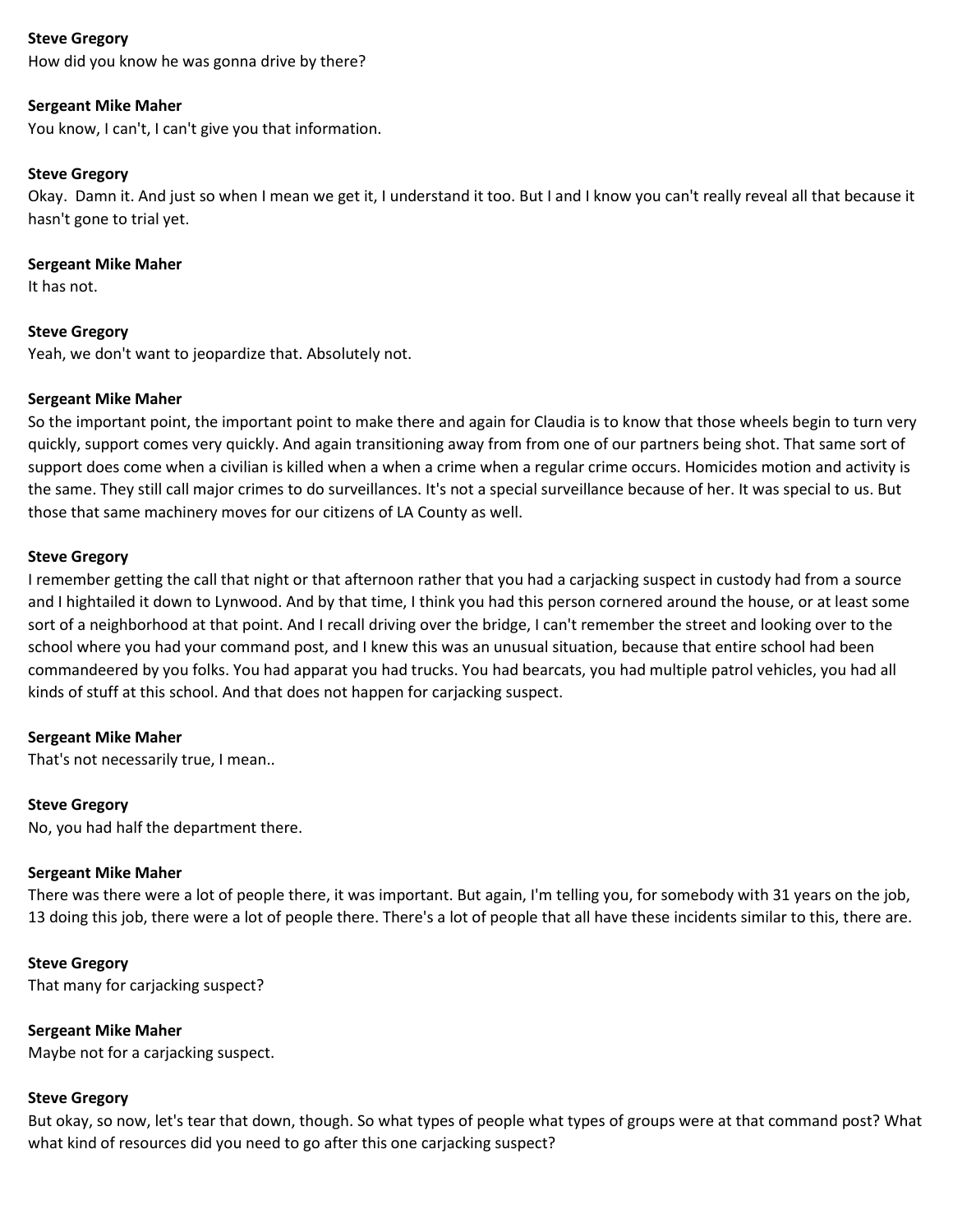Every department resource was there in the event that it wasn't just a carjacking suspect.

## **Steve Gregory**

Meaning?

# **Sergeant Mike Maher**

It may not have been just a carjacking suspect.

# **Steve Gregory**

So what other but I mean, what other like being armed or you know, can you elaborate a little bit on that?

# **Sergeant Mike Maher** I'm not clear. So...

## **Steve Gregory**

You know what I'm saying is like in case it wasn't a carjacking suspect, why do you have two additional resources if it might not have been?

#### **Sergeant Mike Maher**

Well, Steve, you you know, we knew that it probably wasn't just a carjacking. Really, clearly.

## **Steve Gregory** Right.

**Sergeant Mike Maher** Clearly.

**Steve Gregory** You were just being prepared.

# **Sergeant Mike Maher**

Absolutely.

## **Steve Gregory** Okay.

# **Sergeant Mike Maher** Yeah. Being prepared for what we'd hoped.

# **Steve Gregory** Right,

# **Sergeant Mike Maher** Which was a safe apprehension of a terribly dangerous individual.

# **Steve Gregory**

How many from your 100 in your MCB were on the scene?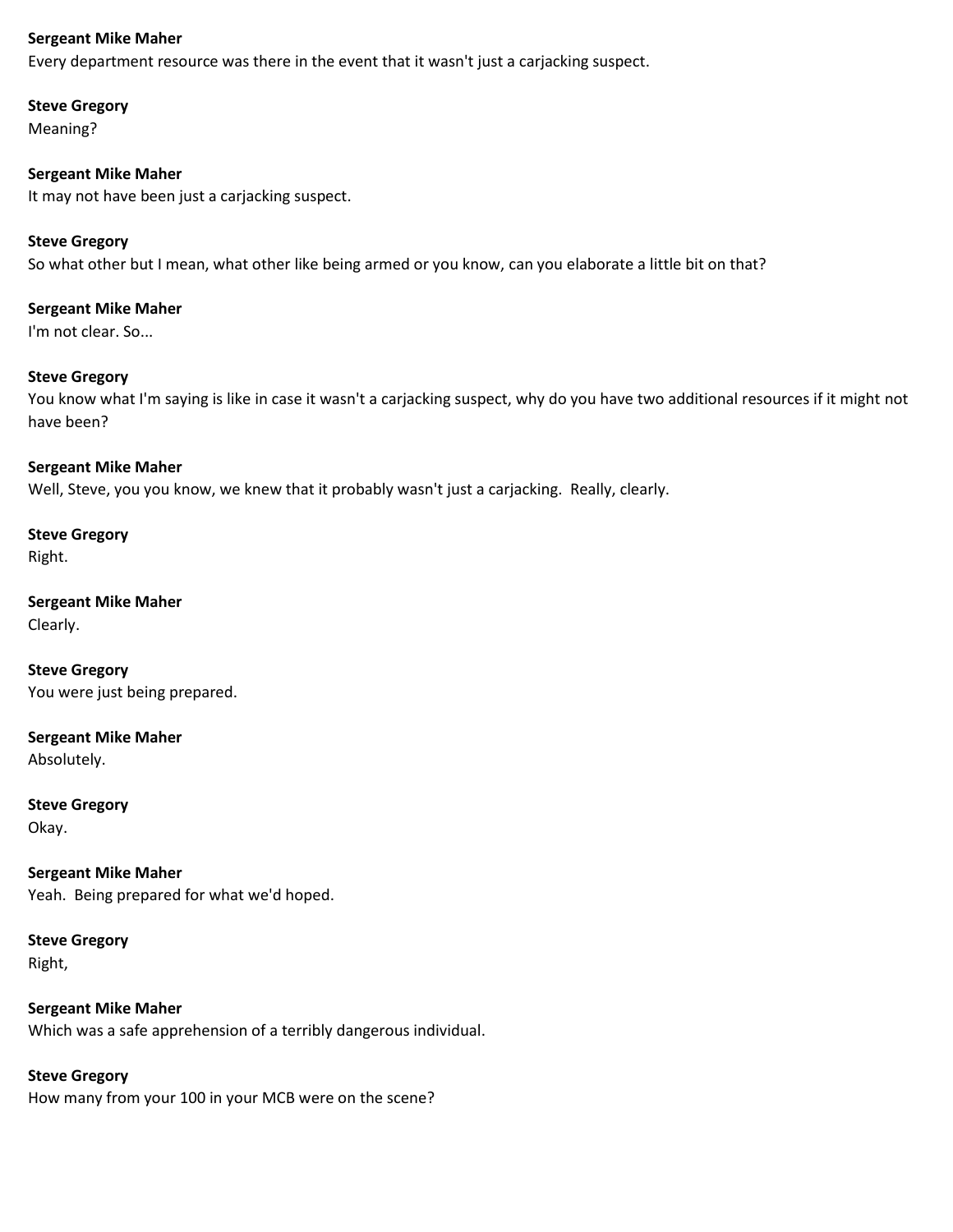That again, this is a ballpark figure, we go on to a 24, 12 on 12 off as a bureau. So half of the bureau's working that day shift, half of the Bureau was working that night shift. It was a couple of days later, a day or two I don't remember exactly. But we go into a 12 on 12 off so 50% during the day 50% at night.

#### **Steve Gregory**

We're going to talk more with Sergeant Mike Maher, but first this is Unsolved with Steve Gregory on KFI AM 640, time now or a news update.

#### **Steve Gregory**

KFI AM 640 heard everywhere live on the iHeartRadio app. I'm Steve Gregory and this is Unsolved. We're talking with Sergeant Mike Maher with the LA County Sheriff's Department's Major Crimes Bureau. And we've been talking about the incident involving two deputies who were shot point blank range in September of 2019. And Sergeant before the break, you were kind of breaking down the incident, the command post and how many resources you had, and that a little bit about the surveillance that led you to this individual. You were talking about homicide bureau in their investigative skills on getting you a suspect. Right. And how does that work? Do they find out and identify someone they want to, they want to get in custody, and then they tell you?

#### **Sergeant Mike Maher**

So listen, I don't really want to talk about homicide bureau. That's not my bureau, and nor do I have experience working homicides. But from a major crimes perspective, we are a tool for the homicide detectives. And when they see the need for surveillance, the gentlemen who are in suits and ties and the ladies in their professional attire aren't the ones to go out in the street. Whether it be pushing a shopping cart, Steve, just a few weeks ago, my wife can tell you I had long hair and a beard. I don't look nearly as dapper as I do here today. Normally, flip flops and shorts, and those of us that work in major crimes are able to get into those environments for long, extended extended periods of time to gather intelligence, and ultimately if need be to effect a tactical arrest in the street.

#### **Steve Gregory**

Did you have to do anything that unusual in this case?

**Sergeant Mike Maher** In reference to Claudia's case?

**Steve Gregory** Yeah

#### **Sergeant Mike Maher**

We were in the in the streets of Los Angeles, blending in. When I mentioned, we saw the person of interest drive by, and I say this all the time, when when they see us it's too late. And when he saw us it was too late. So he didn't know we were there.

**Steve Gregory** What's the difference between undercover and deep cover?

**Sergeant Mike Maher** That's undercover and plainclothes.

**Steve Gregory** Plainclothes.

**Sergeant Mike Maher** Yeah.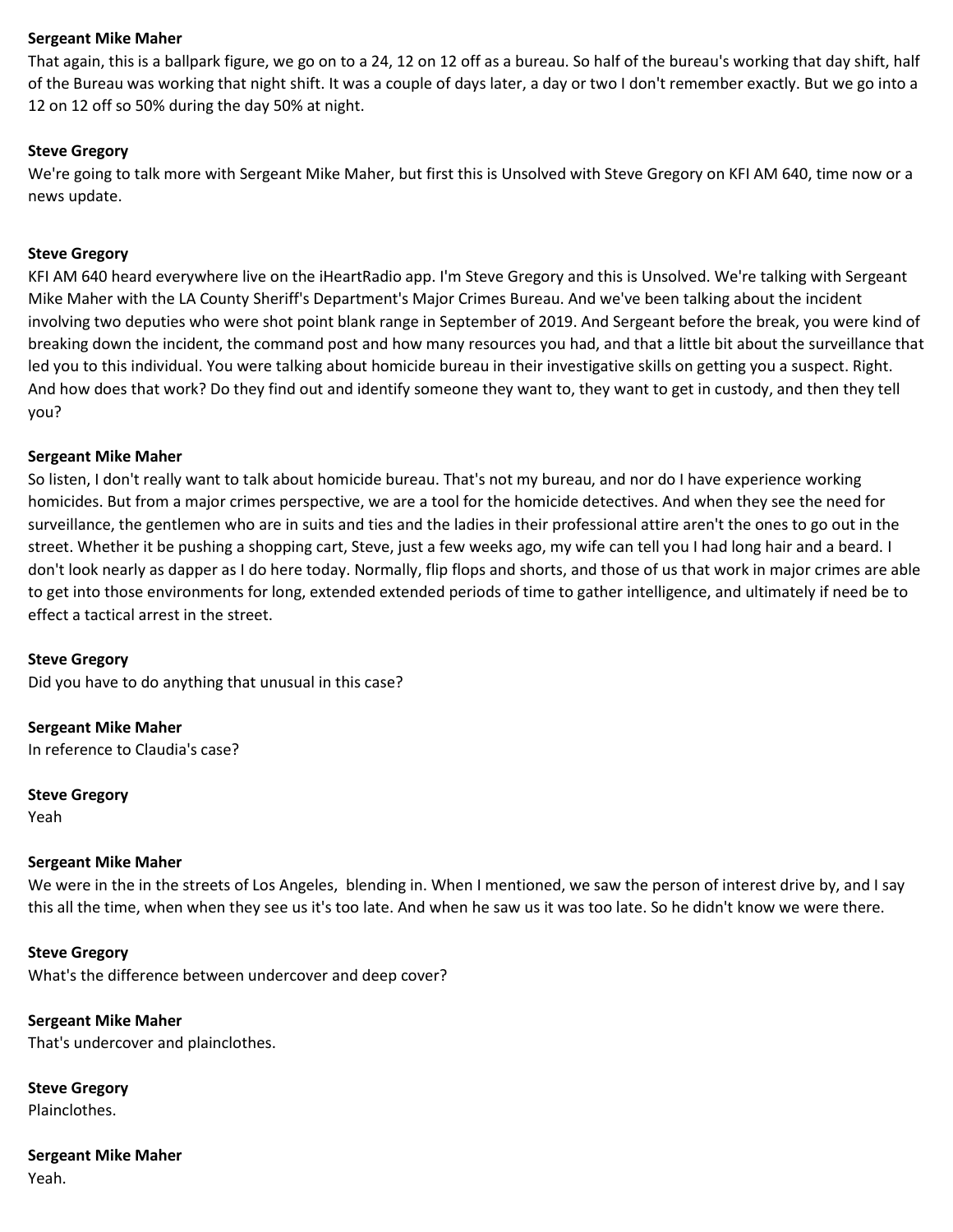Is deep cover a Hollywood term?

## **Sergeant Mike Maher**

Yes.

# **Steve Gregory**

Okay.

## **Sergeant Mike Maher**

Yeah. it's like being a little pregnant. Yeah. Absolutely. So I work in a plainclothes environment.

# **Steve Gregory**

Okay

# **Sergeant Mike Maher**

Meaning, I'm not an undercover detective. An undercover detective would assume the role of another person, you would assume the life and the lifestyle of another person. You would literally be acting as if you're somebody else, where me and most of us at major crimes work in a plainclothes environment. Meaning while we're actively on duty working in the field, we are just blending in with the environment and prepared at a moment's notice to do the best we can to quickly become identifiable as a law enforcement officer, and oftentimes, that's the machine gun and the badge. Right? But we sometimes need to be more clear more clearly delineated as a police officer, ray jackets, armor that indicates sheriff and law enforcement. But literally going from flip flops, shorts and a T shirt to a tactical operator in seconds. That's what a plainclothes detectives would do.

# **Steve Gregory**

What special training do you need?

## **Sergeant Mike Maher**

We train extensively. Well, for people that Major Crimes Bureau, it is a it's a career long path. Working in the jails, working in patrol environment, being a detective, what I'll call a regular detective at a station, developing special skills through Narcotics Bureau, through narcotics training, through major crimes bureau training. We have extensive department training for plainclothes operations. And then once you reach that put, once you've reached that position, the training is ongoing. We train extensively with our vehicles, with our clothing, with our gear. We're expected to do some incredible things in the street, which is very different than driving a black and white in uniform, doing your standard police work, which is challenging, extremely challenging as it is. You take that into a VW bus with flip flops, a tank top and long hair, and now you're being you're being asked to or your job is to apprehend a violent suspect. How do you do that, one safely for yourself primarily, secondarily, the citizens around you who aren't really clear immediately that you're you're the cops. And thirdly, we have an obligation to take the bad people to jail as appropriately and safely as possible. So we train on that extensively.

# **Steve Gregory**

We're talking mostly we're talking with Los Angeles County Sheriff's Detective Sergeant Mike Maher with the Major Crimes Bureau. And I want to ask what the hardest part of your job is?

## **Sergeant Mike Maher**

That's a good question. The hardest part of the job is turning it off. So we take these great cases that are like movie cases and then you go home to your wife and three kids, and the ballgame, right? That sort of stuff. And you have deaths in the family, marriages to attend, all the challenges of life and to turn off what you've just experienced for that previous 10 hours or whatever and I don't mean the the horror and the tragedy of it, I mean, the motivation of it. Like, how do you take away from your children, when you're thinking about, you know, Johnny Smith is right around the corner, we almost got him today. And we're going to be there tomorrow. And your your son's telling you about his grades but you are so turned on to what you've done that previous day, and on and on. So the work life balance is very difficult.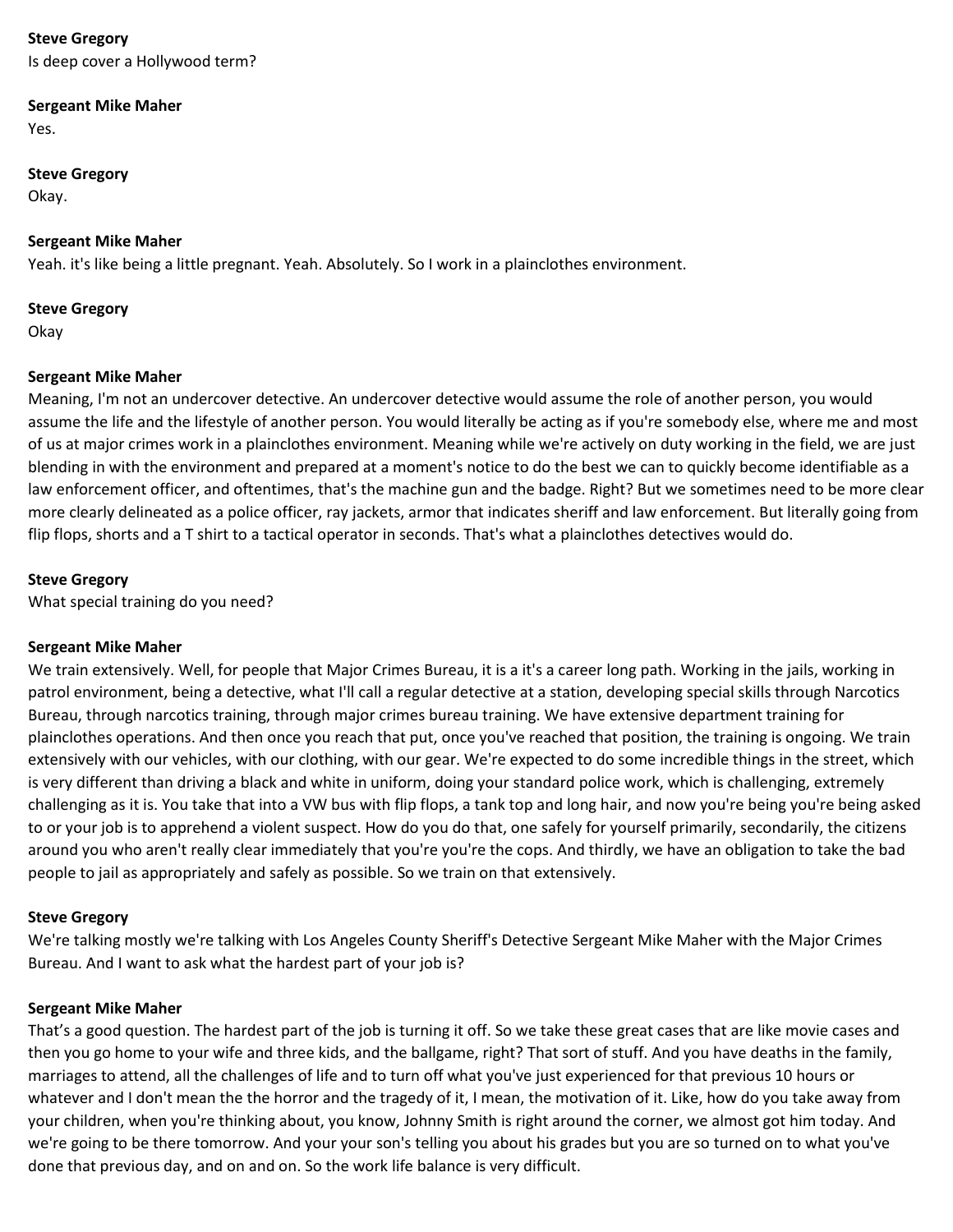**Steve Gregory** Is this what you always wanted to do?

**Sergeant Mike Maher** Absolutely.

**Steve Gregory** When did you know that?

**Sergeant Mike Maher** As a kid playing cops and robbers watching SWAT on TV.

**Steve Gregory** Where you the robber or the cop?

**Sergeant Mike Maher** A little bit of both, which makes a great major crime detective. A little bit of both.

**Steve Gregory** How was your family adjusted?

**Sergeant Mike Maher** You know, I can't answer for them. It's the only life that…

**Steve Gregory** You don't have a feeling?

# **Sergeant Mike Maher**

No, I do have a feeling. My oldest son, thanks sheriff, just graduated the academy. So he followed in the footsteps, against my advice against my advice.

**Steve Gregory** Really? I was going to say...

## **Sergeant Mike Maher**

Truly, truly, but it's the only life they've known. And I think, I think they're good with it. I have a younger son who at one time here recently at his school, they have a heroes day, when the cops go in the firemen go in your school, my son looked at me and said, or looked at his teacher and said, 'This is my dad. He used to be a deputy sheriff. Now, I don't know what he does.' And I look like a homeless guy. Right. So, so I was doing a pretty good job. Right? So even he doesn't know. Which is, which is fun.

# **Steve Gregory**

That's great.

**Sergeant Mike Maher** Yeah.

# **Steve Gregory**

What about the strain that this has, with the team because I I've known detectives for almost all my career and there's a certain it just takes a certain person a certain constitution it takes that drive. I don't know many detectives who can turn it off. And even when they pretend they can turn it off, they can't turn it off. Is there a case and you say you're growing near your retirement, Is there one that got away?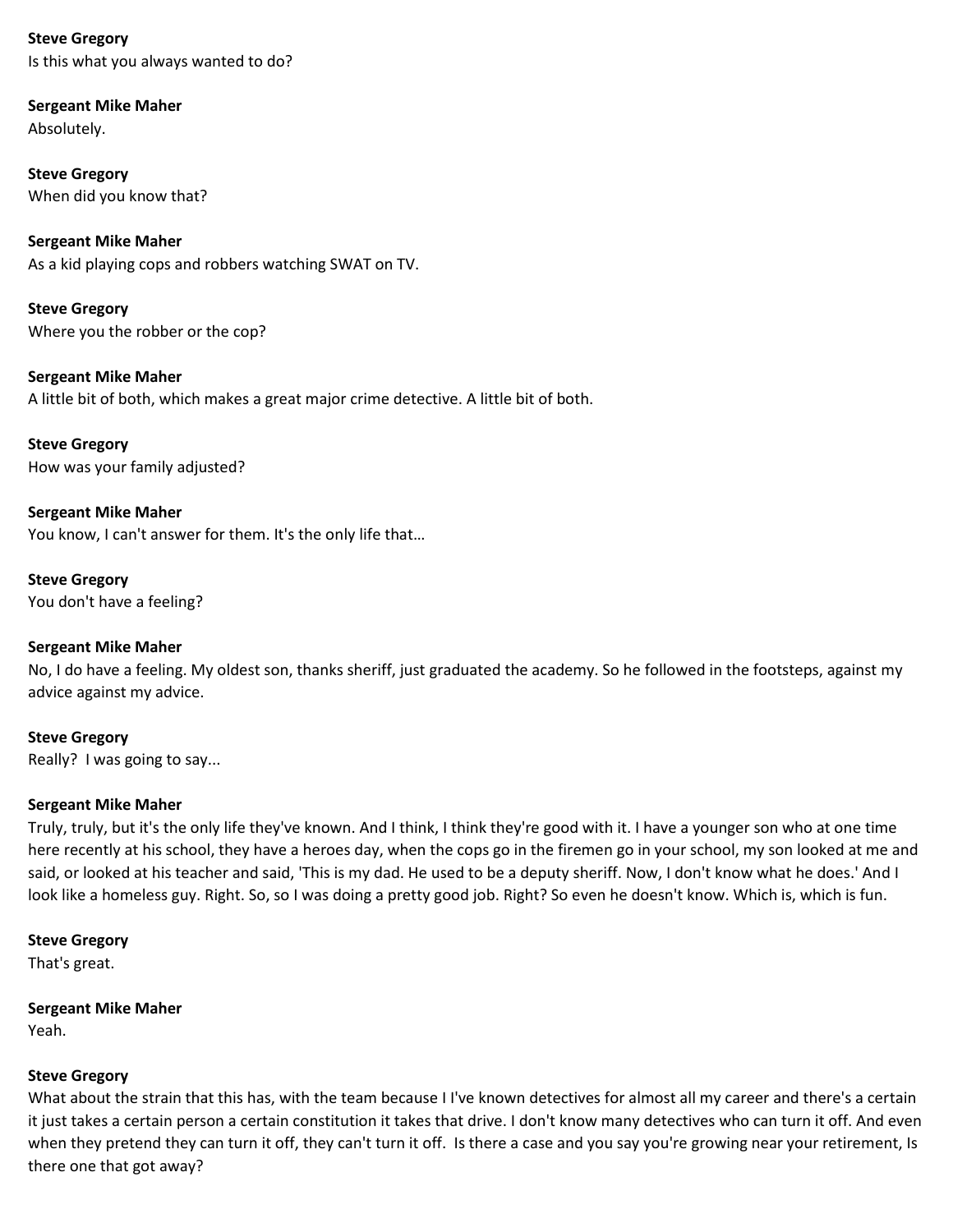Oh, man, there's many over the years. Yeah, many too many. Um, you know, I have to think about that for a moment. I'm a positive thinker, I'm an emotional guy, but a positive thinker. So I don't dwell on the losses, right? We're gonna win today. We're gonna win tomorrow.

#### **Steve Gregory**

Well, then how many wins have you had?

**Sergeant Mike Maher**

More than I've lost.

**Steve Gregory** Do you have a number?

**Sergeant Mike Maher**

No.

**Steve Gregory** Over your career?

#### **Sergeant Mike Maher**

No, no. I can tell you that supervising the burglary robbery task gorce at major crimes bureau, since 2010, were over 1000 arrests. The vast majority are crimes in progress. The vast majority of them are violent crimes and progress. I take pride in that. We wouldn't be continuing to do this job today for the sheriff and for the county of Los Angeles if we didn't do it safely. We don't get ourselves hurt. Very few uses of force, in 1000 arrests of violent crimes in progress. We've been involved in one shooting. I'm proud of that one.

## **Steve Gregory**

Hold on that thought. When we come back, we'll talk more with Sergeant Mike Maher with the LA County Sheriff's Department. But first, this is Unsolved with Steve Gregory on KFI AM 640, time now for news update.

## **Steve Gregory**

KFI AM 640 heard everywhere live on the iHeartRadio app. I'm Steve Gregory, this is Unsolved. Talking with Sergeant Mike Maher with the LA County Sheriff's Department's Major Crimes Bureau, and before the break, just talk a little bit about his personal experiences and how he balances his working life. And I wonder if there's another case that kind of jumps out at you something that's, you know, one of those that you'll never forget?

## **Sergeant Mike Maher**

Yeah, listen, I want to give credit where it's due, and that's to our investigators. So supervising the burglary, robbery task force, our bread and butter, our primary function is residential burglaries, and residential home invasion robberies, that's what we pride ourselves in as a primary function. And years ago, due to our networking, we're the sort of team that works well, with all of our substations for the Sheriff's Department, local law enforcement, LAPD in the smaller cities, a detective had reached out to us from a smaller city and said, we just stopped a vehicle that had some basic stolen property in it. And on that, in his car, he had a list of addresses, and this just a patrol deputy that makes his arrest and asked us to come out and take a look at it. And take a look at it. You have a bad guy in a car with a bunch of stolen property and a list of addresses, right? Maybe you want to follow up on those addresses. So our detectives do that. Come to find out everybody on those addresses had been a victim of a burglary. Trying to put this together over over the investigative span of this case, what we determined was was very unique was that every person who was burglarized from that list had also indicated that they had reported themselves out on vacation to the LA Times. And the LA Times cooperated with us in this investigation. But they had done vacation stops on their newspaper delivery. Tech does follow up on that and what we determine is the LA Times are huge, at least at one time, I'm not even sure if they're still in business, but at one time they were a very popular newspaper. They they, one of their distribution centers, and they have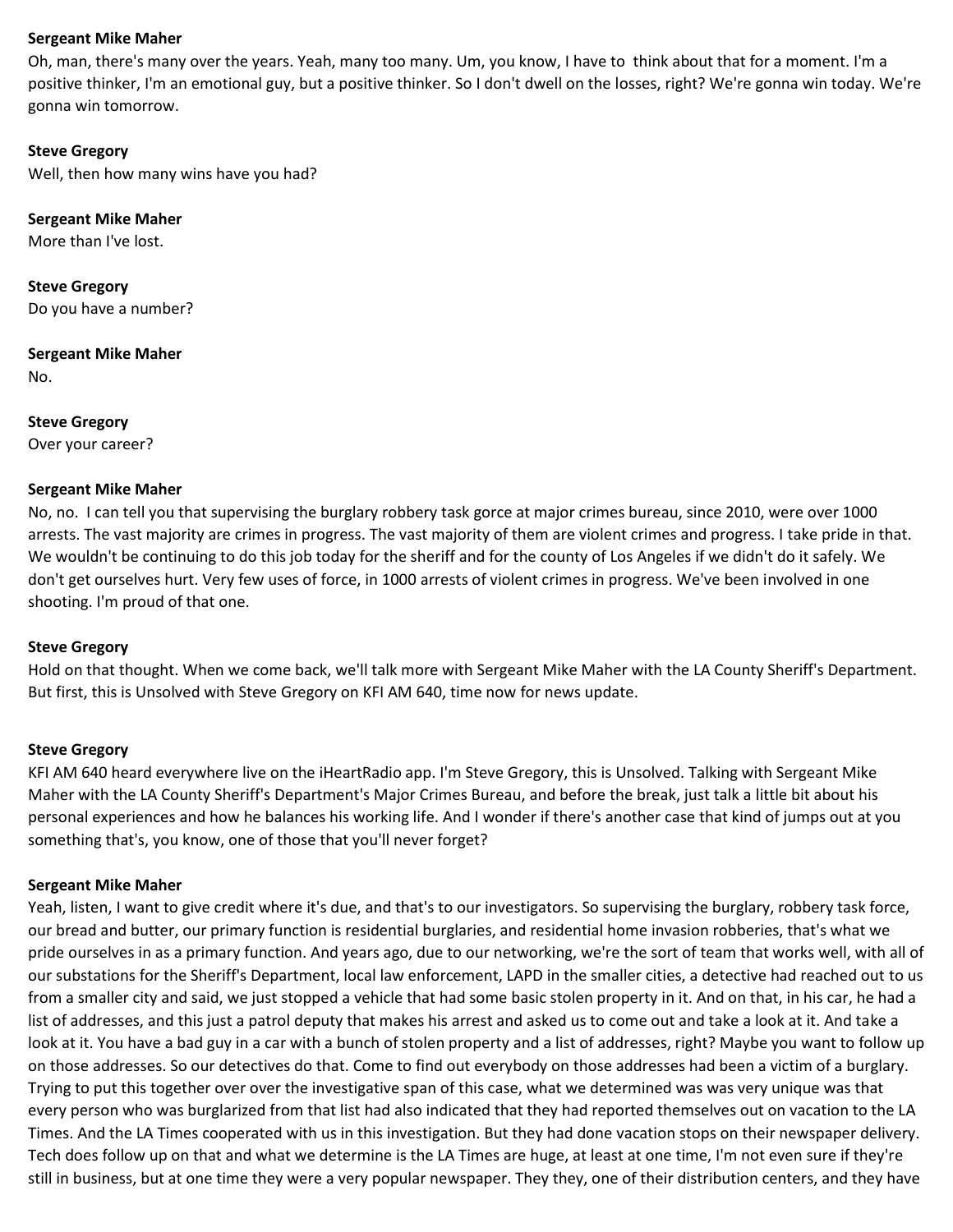many of them, had a maintenance worker. The newspapers are tied with a little plastic tie right? Imagine newspaper being tied with a little plastic tie. He there was a serviceman who came in overnight and he maintained those little machines. Those machines I think were built in the 1930s. He was the one guy in Los Angeles, who maintained these ties. Well those machines, in front of the machines was a grease board, where they would write down for the delivery people on a daily basis, who not to deliver to. And through some investigative prowess, and an interrogation of that gentleman, he gave up, the people are breaking into these houses. It was hundreds of homes, to the tunes of to the tune of millions of dollars in losses. And it was so nice for these burglars that most of the burglars we deal with are in and out within minutes. They would be in and out within days, and they took everything from the toothpaste to the televisions in the house. And again, it's just sort of a basic case, but tenacity, something they're not going to make a movie about. But there were hundreds of people who got some justice behind these folks being put in jail.

## **Steve Gregory**

We're talking with LA County Sheriff's Sergeant Mike Maher with the Major Crimes Bureau of the LA County Sheriff's Department. Sergeant, what about, you're talking about all these crimes that are going on, are you do you ever feel under pressure to get them solved in a certain amount of time? Or are you working on a deadline? Or are there how long does this go on?

## **Sergeant Mike Maher**

No, there is no deadline. You can't put a time limit on it. You just have to you have to take it as it comes. In residential burglaries have waned during the pandemic because people are at home. But 10 years ago, the price of gold exceeded \$2,000 an ounce and a lot of these organized crews in the streets, street gangs, organized street gangs determined that it was one safer and two more lucrative to steal gold and jewelry from homes than try to raise money selling narcotics on the street. And those are the organized crews that we call them that we are that we are targeting. There they are making tens and hundreds of thousands of dollars in profit daily on residential burglaries. And that that trend is kicking back up now as a pandemic wanes.

## **Steve Gregory**

How can people protect themselves?

## **Sergeant Mike Maher**

You know, that's a great question and that's an important thing. You got to you have to harden your home. Some of the commercial video apparatus and surveillance apparatus is wonderful. Although that just depicts what took place. It doesn't stop it from happening. It's hardening your home right, lights, it's the standard stuff that we've known forever. It is. Information is so valuable. Social media, we're all posting when we're away from home. These crews are sophisticated. When the phone rings, we all think it's somebody's calling about your warranty being extended, so we don't answer the phone anymore. My recommendation is you answer the phone, because that's an indication that you're home. You don't call the LA Times, with all due respect to the LA Times, you don't call anybody and tell him you're away. You use a trusted neighbor or family member. Don't stop your mail. Have a trusted family member somebody take that mail. Information is so valuable. Leave a radio on in the house, leave KFI on in the house loud when you're away. Right? Have a car park in the driveway if you can.

## **Steve Gregory**

Yeah, if they hear John and Ken they'll never come in.

## **Sergeant Mike Maher**

So it's routine, it's routine house hardening. It's not being paranoid, it's being prepared. And look after each other in the streets. As a police officer, I know this, if I jump out of the car right now in uniform, and I just yell, nine people will be videotaping me with their cameras, and I'm fine with that. Matter of fact, I'm kind of a ham I like it. But if an odd car pulls down the street, and two odd people, whoever they are, get out of the car and begin walking around, suddenly, nobody wants to see anything. And suddenly people won't pick up the phone and call law enforcement. Call. That's what we're there for. You don't have to necessarily dial 911 and scream that there is a green pink violet person down the street. But if there's an odd person in the street that doesn't seem to fit, make the call to the local law enforcement. Let them come out. Make a determination. Be a good neighbor.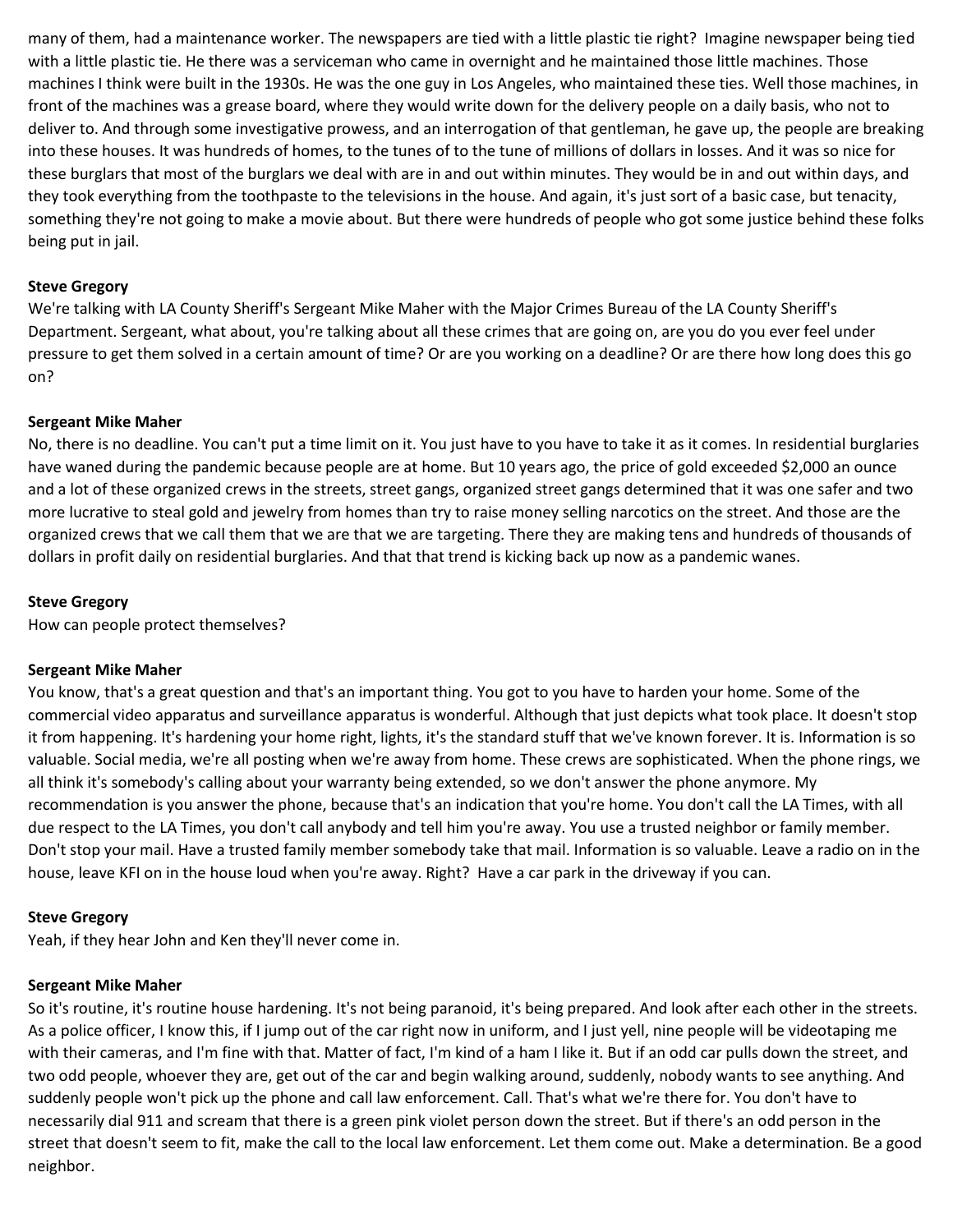When we come back, we're going to open it up to questions in our studio audience and perhaps you'll get some tougher questions that I've been asking.

#### **Sergeant Mike Maher**

I'm prepared.

## **Steve Gregory**

Okay, good. But first, this is Unsolved with Steve Gregory on KFI. More coming up, but first, this news update.

#### **Steve Gregory**

KFI AM 640 heard everywhere live on the iHeartRadio app. I'm Steve Gregory and this is Unsolved. I've been talking with Sergeant Mike Maher with the LA County Sheriff's Department's Major Crimes Bureau. And before the break, he was kind of outlining another case and also giving some great tips about how you can protect yourself at home. And now we wanted to open it up to questions with our studio audience. We are here at Morton Steakhouse in Burbank, where we're recording live. And our first question, go ahead, sir.

#### **Felipe**

Hi.

## **Steve Gregory**

What's your first name and where you're from?

#### **Felipe**

My name is Felipe Maldonado and I'm from Orange, California. I had two questions, actually, if you don't mind. First question is, you always hear about detectives, current detectives talking to retired detectives, about an unsolved case here and there. Knowing that you're going into retirement pretty soon, are up to talking to the newer detectives at some point? And are you open to it?

## **Sergeant Mike Maher**

Yeah, great question. And the answer is absolutely. It's, it's the people who came before me who laid the groundwork for me, and I am looking forward to retirement, but this drive will not go away so, I would make myself available. And through our department, we have a detective college, which is run through the department. And there are training classes and ongoing training where folks do come back, retired folks with experience to come back and share their experience.

#### **Felipe**

And the second question was, you hear, you know, in the past about defunding the police, and everybody was in the streets or against the police, and they're trying to do stuff to them, or whatnot. How do you feel about them? How have you handled it?

#### **Sergeant Mike Maher**

Yeah, great question, right. That's it's an emotional roller coaster. But I'm a professional. I do support the right of the people in the street to to challenge law enforcement. I challenge my supervisors, right. I have no problem with it. Interesting, though, it's a great point. I remember a few years back with the incident in Minnesota, which sort of started this. And I'll speak for me in my peer group of dozens and dozens of detectives. We got it. That was ugly. That was terrible. Like we were on board with everybody who thought that was horrendous police work. Like we got it. And a month later, people are throwing rocks at us again, right? Sort of, but we but we understand that they don't know Mike, they don't know me. They're not throwing a rock at me. If they if they knew me, they might like me, they might not. But it became very different, right? As a country, everybody, you recognize what's terrible, and sometimes it's terrible what cops do, and there's a consequence for it. But does that mean what all law enforcement does is terrible? Of course not, right, of course not. So it can be a challenge. That's when you have supportive friends and family. And you have to try to turn off that the cop sort of thing a little bit. But a great question how I handled it was to double down and doing my job right, doing it the best I can, being the best supervisor I can, calling out mistakes, and impropriety when it's in front of me. That being said, we are not perfect, and we will never be perfect. I don't see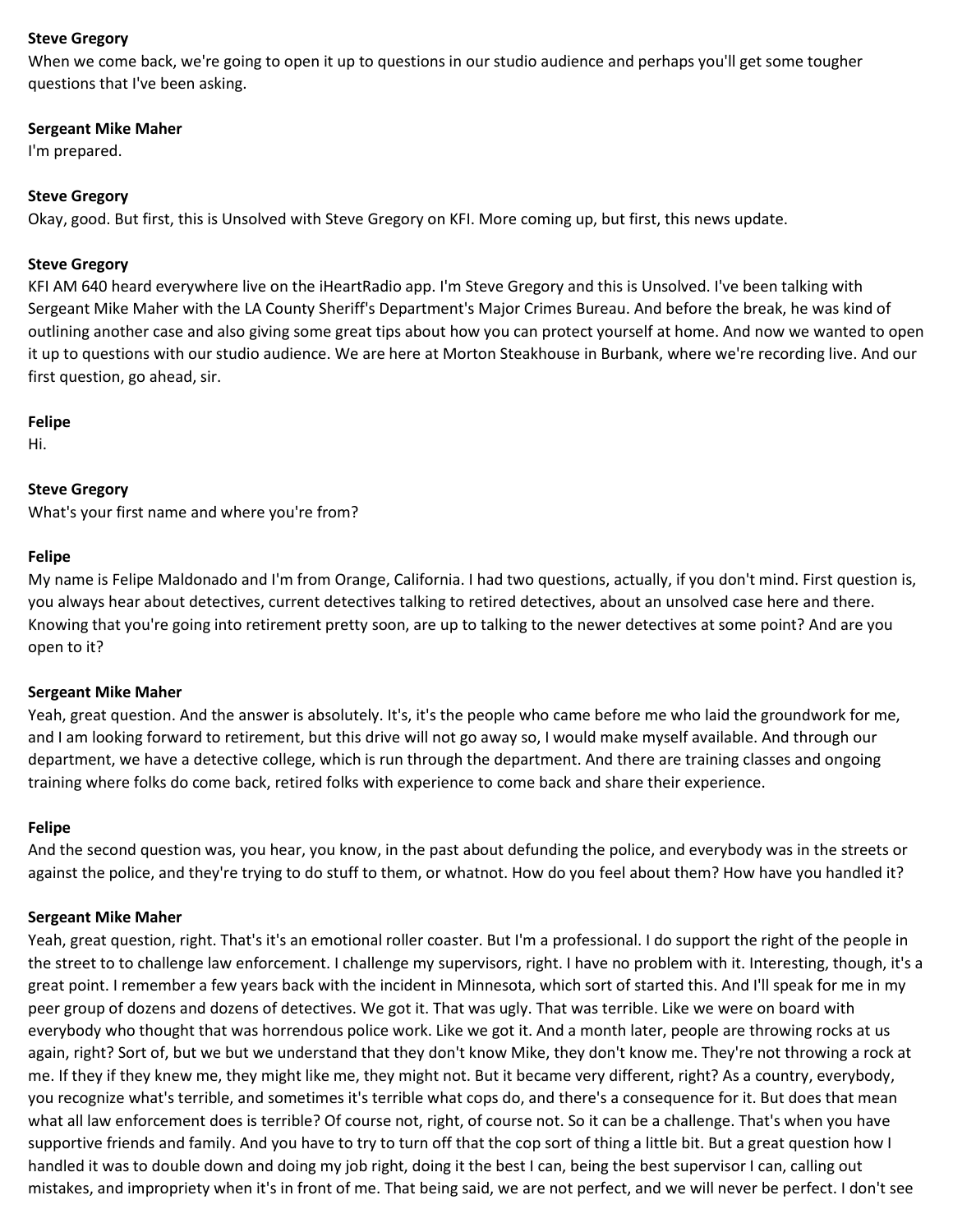people challenging heart surgeons on how they crack a chest to save somebody's life. It looks ugly, if you saw it, right. It looks ugly. But hopefully it's saving lives. And a lot of law enforcement is ugly, and it saves lives. That's no excuse for bad law enforcement, though, right?

# **Steve Gregory**

While Jacob goes to the next person, I wanted to ask you about politics and law enforcement. And, you know, you never really had..

## **Sergeant Mike Maher**

Uh oh

# **Steve Gregory**

You never really had to deal with politics before. You know, years ago, many years ago, you never really heard about it. And now politics seems to be such and I don't wanna say important part, at least, it's on the front burner now. How do you guys deal with that? I mean, did you let it get you down? And how do you how you process all the politics going on?

# **Sergeant Mike Maher**

No, again, with all due respect the sheriff, my boss in the house, who I've got mad respect for, I can't let that get in the way of my job. I really can't. We've been around long enough to have a few different sheriff's, a few different captains, a few different partners. You have to we have to concentrate on doing our best job, and we have to have faith that our leaders are concentrating on doing their best job. Politics in the media today, from my perspective, has become a bloodsport and entertainment, and it's a shame. Again, I told you I have a son who's now in the Sheriff's Department. Don't worry about it. Do your job. Again with all due respect, I have a job to do no matter what the sheriff believes or thinks or the captain believes or thinks I have a job to do. Stay honorable, stay within policy which they said, stay within the law, and you'll be fine.

# **Steve Gregory**

Talking with Sergeant Mike Maher of the LA County Sheriff's department's Major Crimes Bureau. Back to another question, what's your name and where you from?

# **Chris Little**

My name is Chris Little and I'm from Rancho Cucamonga. I've got a question I was fascinated about, you're talking about being in your flip flops and your crazy hair and Volkswagen van, and you have to jump out and grab a dangerous guy. How do you clearly identify yourself as a police officer, when you're looking like that and people are gonna look at you go. No, he's not.

## **Sergeant Mike Maher**

Yeah, it's a great question, and it also puts us in an unsafe environment. And I'll tell you that I'll speak about a mistake I made years ago, but a mistake without harm. We tell our deputies and detectives, you have to clearly make yourself identifiable and the way we do that is with a ray jacket that says Sheriff, markings on the shoulders and in front, a badge hanging from your neck. Legally, at the end of the day, if I stand up and say stop, I'm the sheriff or I'm a deputy, I've legally identified myself as a law enforcement officer. So years ago, in mid city, we were chasing a suspect, and as I was going down the sidewalk, and I'm a sergeant, with deputies, who I'm telling, you need to identify yourself, as I was running down the sidewalk in flip flops and shorts and a pistol in my hand, yelling stop, and I looked like a crazy man. As the city police were responding to our assistance, a young deputy who I had scolded before looked at me and grabbed me or grabbed me and said, 'You know what the bleep is wrong with you. Get back in your car', you know, because he realized I was out of bounds and what if the cops would have shown up and seen me running with that pistol right? Again, being surrounded by good professional people who aren't afraid to reach out even to a supervisor and check them back into place. But the answer the question is, however best you can quickly make yourself clearly a police officer. Badge, identifiable markings, your words.

## **Steve Gregory**

More of a Sergeant Mike Maher with the LA County Sheriff's Department, but first this is Unsolved with Steve Gregory on KFI AM 640. Time now for a news update.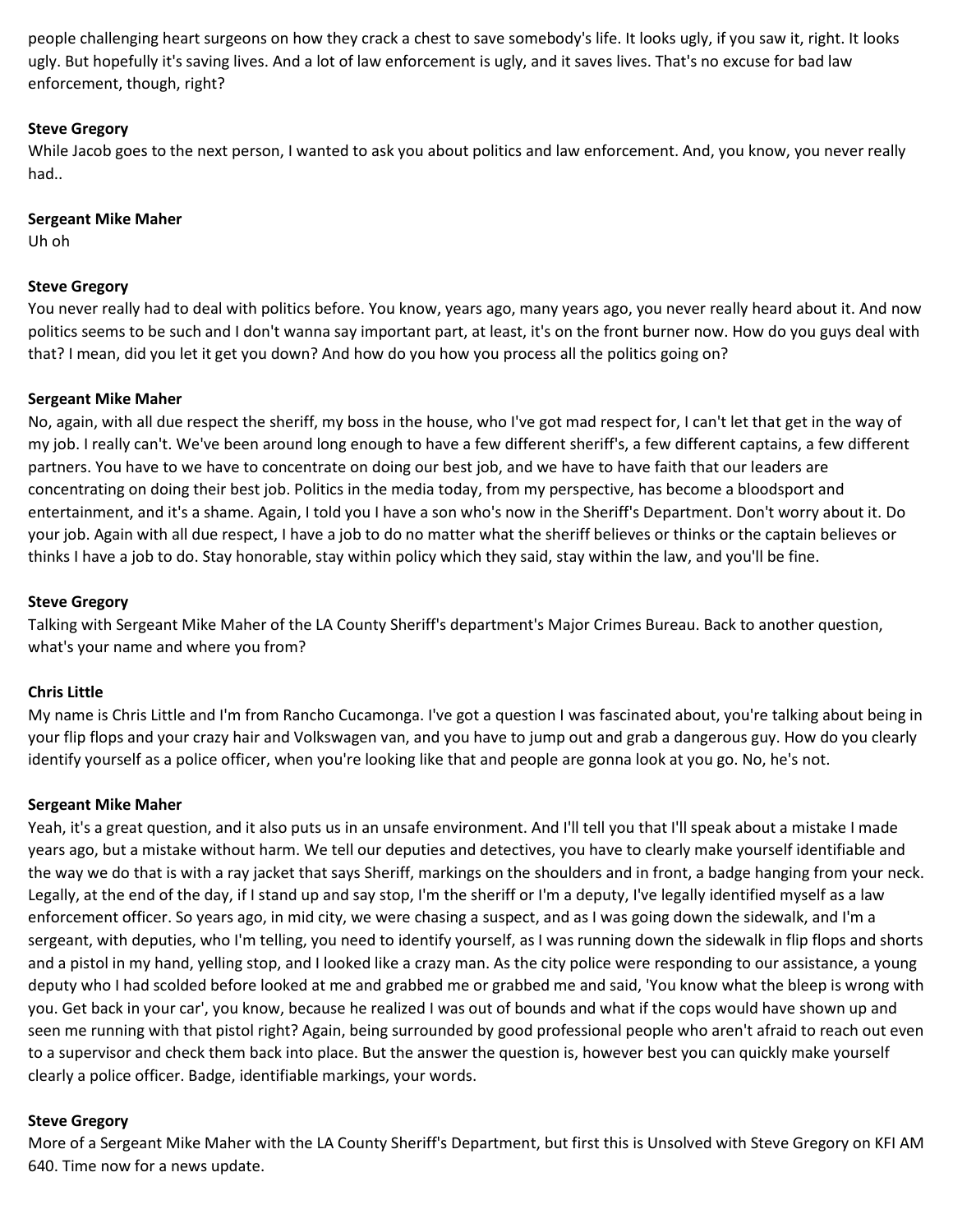KFI AM 640 heard everywhere live on the iHeartRadio app. I'm Steve Gregory and this is Unsolved. For more on this and other cases and other stories highlighted on this program, head over to KFI AM 640.com keyword Unsolved. We've been speaking with Sergeant Mike Maher with the LA County Sheriff's Department's Major Crimes Bureau. And Sergeant before we get to another question, one of the things I find fascinating about what you do major crimes Bureau also known as MCB, I didn't realize you have all this stuff under you. I'm looking at just the Metro detailed task forces. You were talking about the murder for hire and these are all task forces. So these are active units or active teams, right?

## **Sergeant Mike Maher**

So, those would be the detail the detail or the team those would be responsibilities. So the Metro detail handles those responsibilities, kidnap for ransom, murder for hire…

**Steve Gregory** Right

**Sergeant Mike Maher** ..and then so forth different

**Steve Gregory** Than the burglary robbery task foce.

**Sergeant Mike Maher** Which is my team…

**Steve Gregory** Right

**Sergeant Mike Maher** ...which handles residential burglaries series pattern burglaries.

**Steve Gregory** Fugitive Task Force,

## **Sergeant Mike Maher**

Fugitive Task Force, that's the FTF. That is our team that partners with the US Marshal Service, and again, things movies are made of. When there are fugitives from out of state in Los Angeles, they go and seek and find.

**Steve Gregory**

Prison gangs,

## **Sergeant Mike Maher**

Prison gang unit so we have detectives that specialize in prison gangs solely. They integrate with the jail population and some of the prison population intelligence gathering.

# **Steve Gregory**

Cargo cats,

## **Sergeant Mike Maher**

Cargo cats. Those are detectives and specializes in thefts, whether it's a truckload of grapes coming off the port, or a truckload of firearms taken from a train.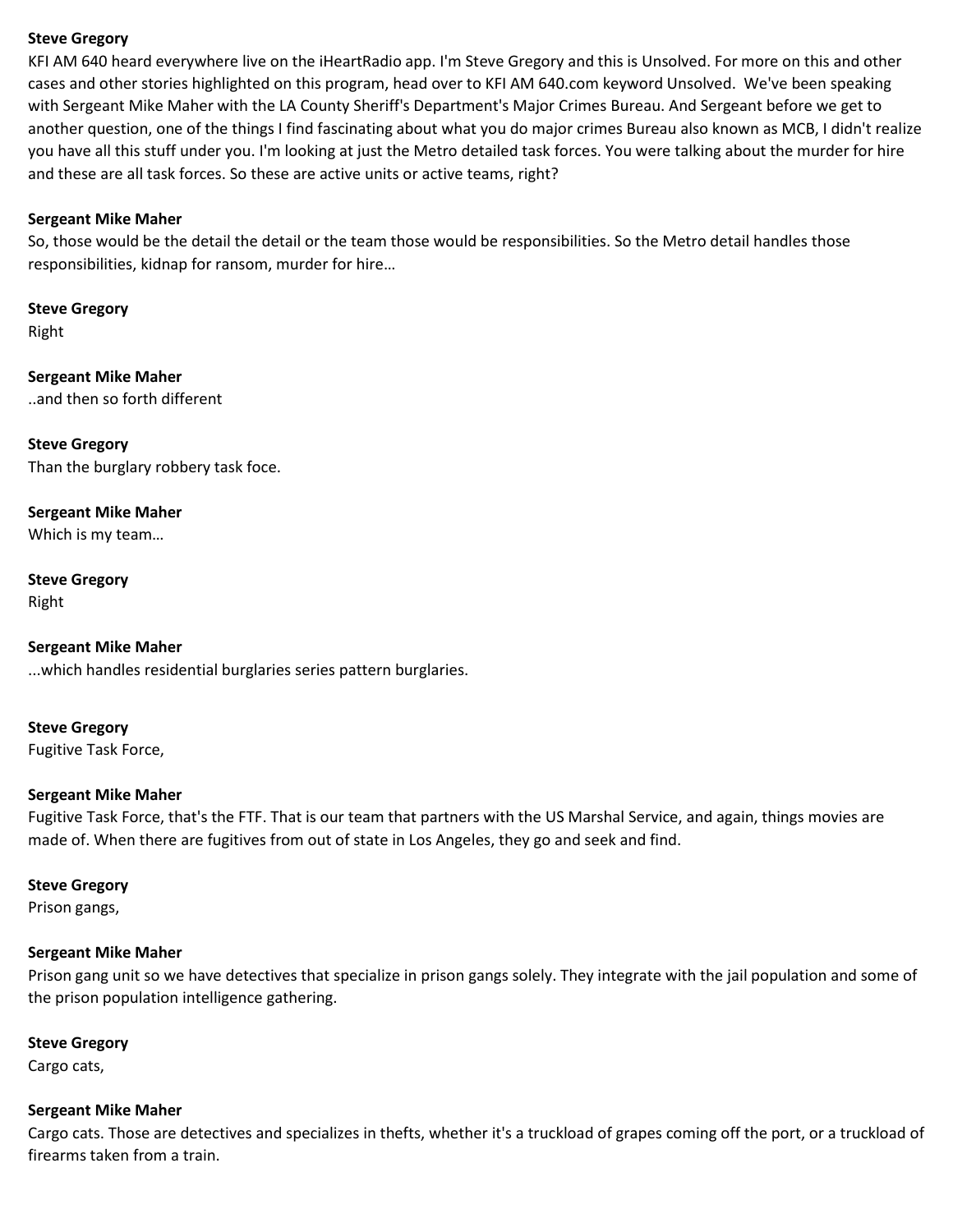They were busy this year, weren't they?

## **Sergeant Mike Maher**

They are busy every year.

# **Steve Gregory**

Yeah, casino operations,

# **Sergeant Mike Maher**

Casino operations, licensing of casinos, maintaining appropriate casino procedures and any casino theft and crime investigations within those casinos in the county.

**Steve Gregory** Criminal enterprises organized crime,

## **Sergeant Mike Maher**

Organized crime, which is you know, traditional organized crime investigators.

**Steve Gregory**

Outlaw MC gangs

# **Sergeant Mike Maher**

Outlaw motorcycle gangs, we have guys who work in specialized detectives, guys and gals in intelligence gathering and enforcement of outlaw motorcycle gang, criminal activity.

## **Steve Gregory**

ATF gun shows, what's that all about?

## **Sergeant Mike Maher**

So the ATF gun shows so we have a detective who works with the ATF as it relates to gun shows in the county, making sure that they are acting appropriately the sales, things I can't speak to, I don't know, but that they're following the appropriate procedures with guns sales at gun shows within the county.

## **Steve Gregory**

And it looks like you also handle 'prohibited persons.'

# **Sergeant Mike Maher**

There is a team, the sheriff supports a team along with state officials, they're called prohibited possessors, prohibited possessors, who who in Los Angeles County has a firearm registered to them that we know is a prohibited possessor. And we can go out and do an investigation to make sure that guns been turned in. If it hasn't given an opportunity to do so

## **Steve Gregory**

And recently, the Attorney General's Office you guys just had one big sweep.

**Sergeant Mike Maher** Correct, that's part of that part and parcel to that yeah.

**Steve Gregory**

SAT team,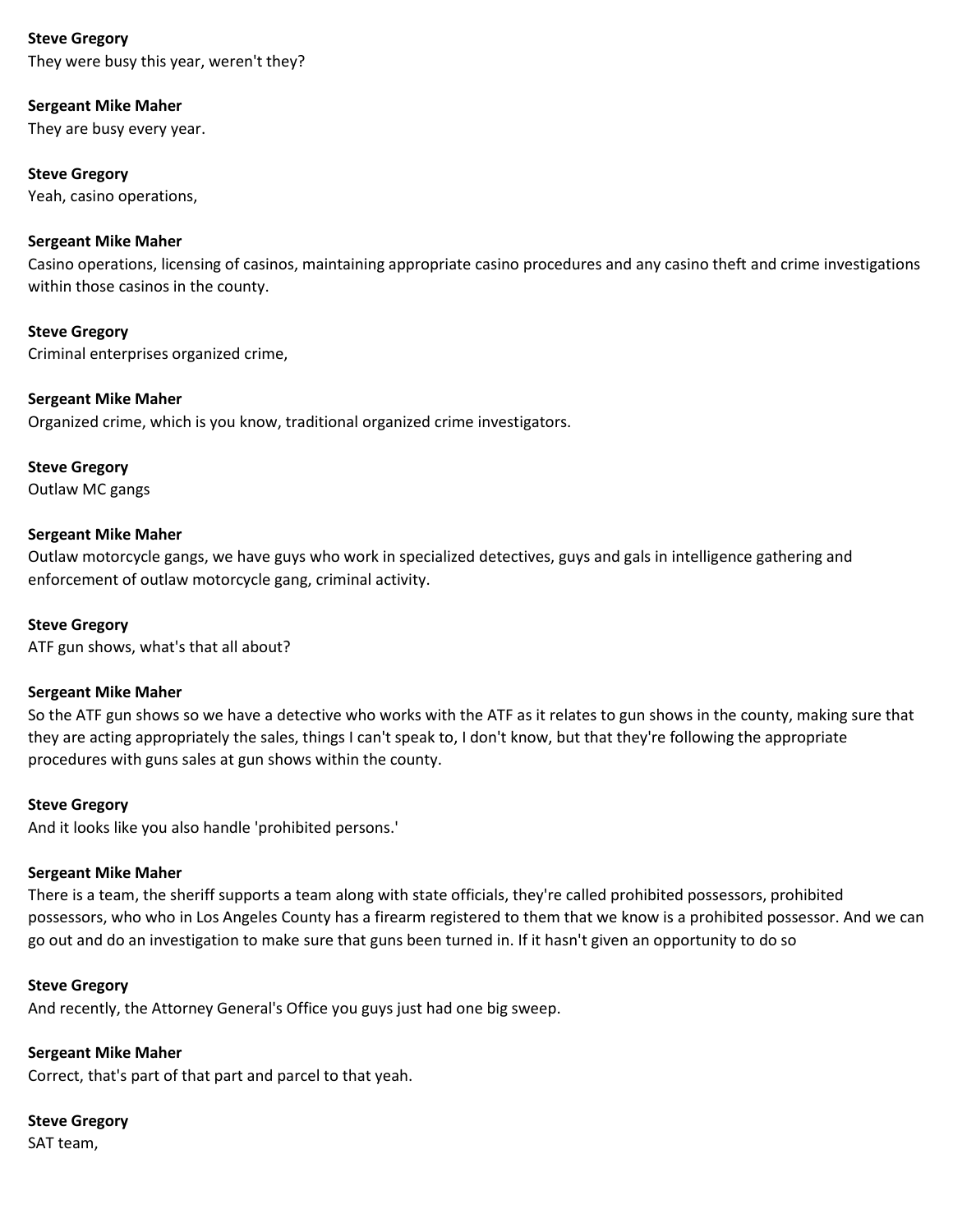SAT teams, surveillance apprehension teams. Those are teams that then go in support of the metro detail investigations. Like my team, they support homicide, special victims. We have so many detectives that are you know, handling these crimes with children as victims, Homicide Bureau, when they have workable information, that there's a suspect or person of interest that needs to be found, maybe needs to be seen needs to be put to an address the surveillance and apprehension team to do that.

#### **Steve Gregory**

Let's go to another question here in our audience. What's your name and where are you from?

#### **Oswaldo**

My name is Oswaldo Orias, I'm from Los Angeles. I have a couple of questions.

**Sergeant Mike Maher**

In espanol or Ingles?

**Oswaldo** <speaking Spanish>

**Sergeant Mike Maher** <speaking Spanish>

#### **Oswaldo**

There's a couple of questions that I have about ghost guns. It's a huge problem out there in the streets. It appears that I know there's been a couple of lawsuits filed against some of the manufacturers but still a big problem. And the other one is a lot of the criminals that are going south of the border thinking that they're going to get away but there is a foreign prosecution process that takes place to allow these criminals to be brought back and prosecuted eventually.

#### **Sergeant Mike Maher**

There is. So ghost guns, I don't have any special knowledge in that prohibited firearms as a whole is a problem and balancing that with our right to be armed right. But listen, that's that's, you know, a suspect taken off the street with a firearm, whether it's a ghost gun, or just a gun, or even a stolen gun, but a felon taken off the street. If I'm a police officer and I, I make an arrest of a guy with a gun, a bad guy with a gun and I put them in my patrol car, and as I drive him to the station, I forget to roll the window up and I forget to handcuff him and I forget to lock the door. And as I get to the station, he jumps out and runs away. The sheriff is going to discipline me and he's probably going to fire me. But if I take him into the jail cell and I write a report of his crime of his illegal possession of that gun, they're going to let them out with no bail or bond anyway and nobody's going to be disciplined. So the right answer to that, in my humble opinion is the laws are on the books, we enforce them as cops in the street. We need it to be enforced down the line. That sort of makes sense, what I'm saying, you know, if I, if I let a criminal go, if I don't do my job and let a criminal go, I will be punished. It's odd that the people beyond street police officers are not held to that held to that account.

## **Oswaldo**

Is that a reference to the district attorney's office, particularly?

# **Sergeant Mike Maher**

The system, the system.

# **Oswaldo**

Then can you talk a little bit about the foreign prosecution because a lot of these criminals, once they commit the crime, a lot of them seem to think that it can just go south of the border and it's resolved?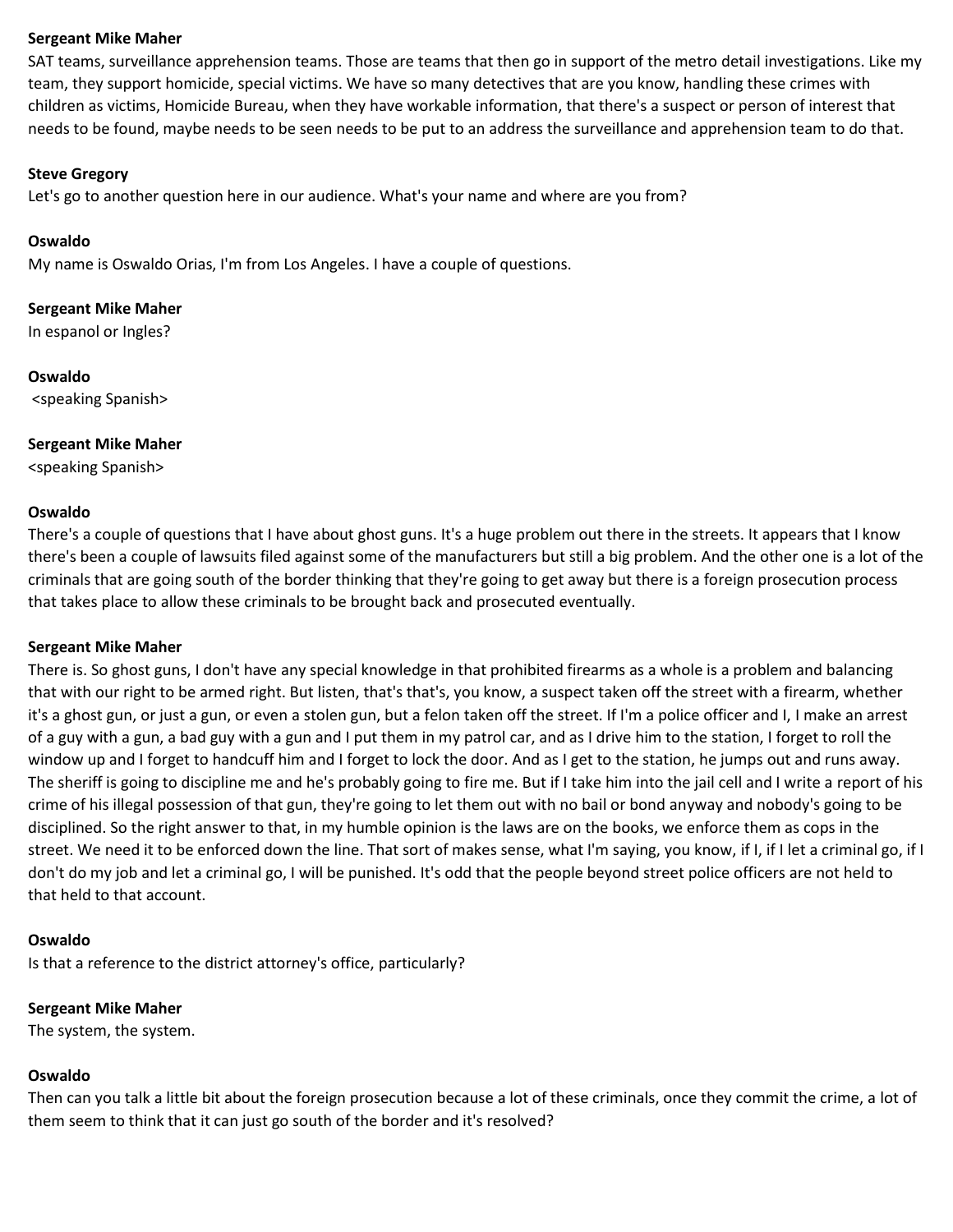Sure. I think that I think a lot of criminals leave the state, not only into Mexico or otherwise, the state. Major Crimes does handle you'll see on my list extraditions those expeditions are from the state in the United States, we travel to pick them up. We do have a repport with our federal partners. And we do have contact with our federal our law enforcement partners south of the border. There is a process that I can't speak to professionally, that we we have good connection south of the border to seek those people out.

#### **Steve Gregory**

What about the pawns and licensing team?

#### **Sergeant Mike Maher**

Yeah, interesting pawns and licensing. So we have you know, running a pawn business is a good business as I as I imagine, but they are subject to licensing and regulations and those are all done through major crimes bureau.

#### **Steve Gregory**

Yeah,

#### **Sergeant Mike Maher**

As well as the pawn slips we have thousands and thousands of pawn slips and copies that come through our bureau.

## **Steve Gregory**

Tow yards?

#### **Sergeant Mike Maher**

Tow yard licensing again, that's a it's an important business but it needs to be regulated and and monitored.

**Steve Gregory** I heard that's a pretty cutthroat business

#### **Sergeant Mike Maher**

I think it is an ugly business. I don't know much about it, but I think you're right.

## **Steve Gregory**

Yeah, absolutely.

#### **Sergeant Mike Maher**

We could do it. We could do something that down the road.

#### **Steve Gregory**

That's good. Listen, we're going to come back talk more with Sergeant Mike Maher, take some more questions from the audience. But first, this is Unsolved with Steve Gregory on KFI AM 640. Time now for news update.

#### **Steve Gregory**

KFI AM 640, heard everywhere live on the iHeartRadio app. I'm Steve Gregory, this is Unsolved. Follow us on social media UnsolvedKFI on Twitter and Instagram. You can also check out more about this case and other stories we've done on Unsolved at KFI AM 640.com keyword Unsolved. Speaking with Sergeant Mike Maher with the Major Crimes Bureau of the Los Angeles County Sheriff's Department. And before the break, sergeant, you were telling us a lot more about I'm just absolutely amazed at all the different things your unit or your bureau is in charge of. You said a hundred, about a hundred people in this bureau and you're going through all these little sub task forces and all these different groups and teams and are you fully staffed?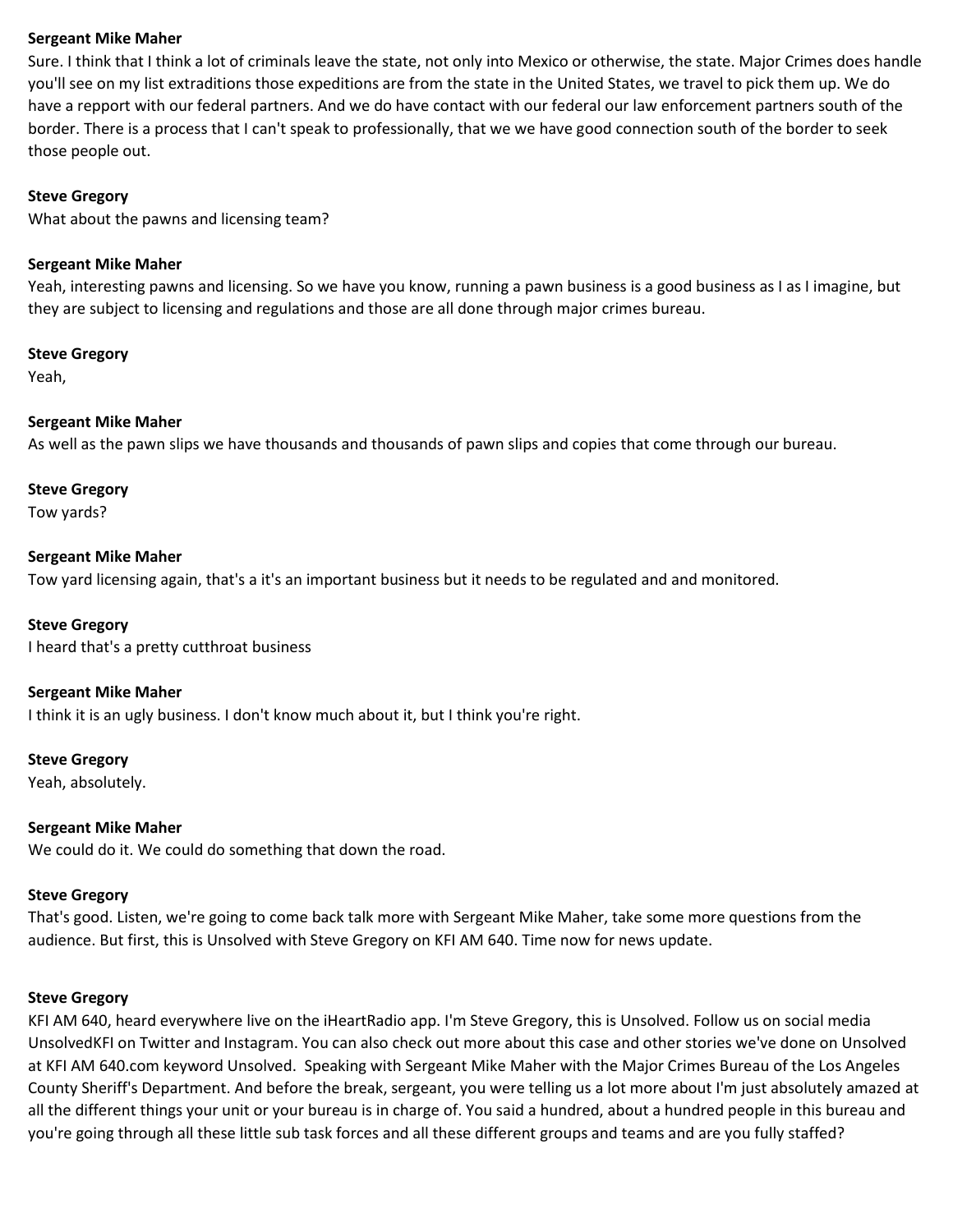No, I would say in a ballpark figure not speaking from an administrative standpoint, we are probably somewhere in the 30 to 35% fewer detectives in the field today than when I began at this bureau 13 years. 12 years ago. We're hurting, we're hurting for people.

## **Steve Gregory**

More crime can be solved if you had more people.

## **Sergeant Mike Maher**

Absolutely.

# **Steve Gregory**

Yeah.

#### **Sergeant Mike Maher**

Absolutely.

## **Steve Gregory**

Let's go to some more questions now. Just tell us your first name and where you're from, please.

## **Ruth**

I'm Ruth from Redlands, California. I'm curious how the technology, the advancements in everything that's happened. How does how has that worked for you?

## **Sergeant Mike Maher**

Great question, right, and Steve is going to be upset because I'm not going to share much of what I know about technology. Has it been advantageous? Absolutely. As a detective nearly 20 years ago, I wanted somebody's fingerprint. Today, I want their phone number. Technology that's technology has aided us greatly in solving crimes, it's a valuable tool. Again, as a person who believes in my fourth amendment, and I don't want big brother spying upon me, and I don't. As long as we in the law enforcement community, do it honorably, within policy within the law, those those sort of technical investigations. It's a very valuable tool. It really is.

## **Steve Gregory**

That help? And she actually sparks a question that I have too

## **Sergeant Mike Maher**

Big brother is alive and well if anybody wants to know.

## **Steve Gregory**

Yeah, I know. Yeah. Believe me, I'm very cautious with my phone.

#### **Sergeant Mike Maher**

Yes.

## **Steve Gregory**

But that also begs a question about technology and some of the gadgets that you use, and we've referred a few times to Hollywood. And if, you know, how close if art imitates life, in this case? Do you have a lot of those gadgets that we see in the movies and see in James Bond?

#### **Sergeant Mike Maher**

Well, if we if we were fully funded, we'd have more. But we have some.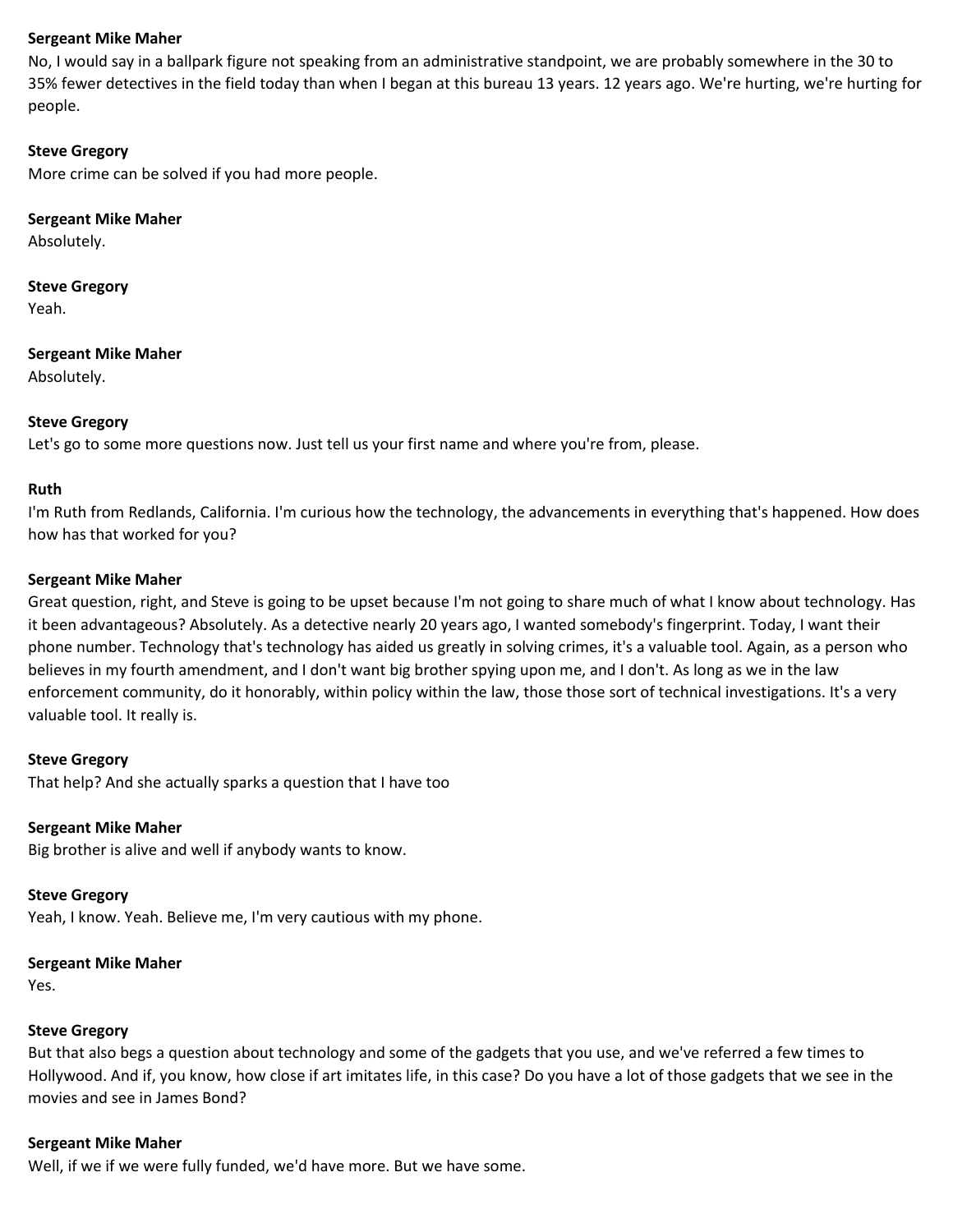What more...what do you need?

## **Sergeant Mike Maher**

So we, listen, we are operating with Ford Pintos, right? We need some Tesla's so yeah, so there are there there is a wide variety of gadgets that are open source gadgets we haven't the public can purchase on on a on the website. If used appropriately. They're a great aid, but they're not cheap. They're not cheap.

## **Steve Gregory**

Jacob and I were on an undercover prostitution sting, and we're sitting in a minivan. The door flew open wouldn't close, it was a piece of crap and, but I remember the detective who shall remain nameless, he, he had binoculars that were broken and only one side of the binoculars worked. So he's sitting there with the binoculars like this with the one side up like this, because that's the only end that would work. And I thought to myself, is this where it's become and then the microphone, that it was a female deputy playing the role of the prostitute, and then he was it John sting, and the microphones were all taped up, it was all beat up. It looks like stuff we have in KFI, and I'm thinking to myself, since the sheriff's department were busting criminals here and there. It's like bandaid tape and stuff on there. I mean, is that pretty common?

## **Sergeant Mike Maher**

Listen, I'm not gonna say it's quite that bad.

**Steve Gregory** Well I can.

**Sergeant Mike Maher** Well, maybe in the John

**Steve Gregory**

I saw it!

## **Sergeant Mike Maher**

Well, maybe the prostitution sting, as it goes for our surveillances of violent armed individuals, we have some cutting, cutting edge technology. We feel supported from our sheriff and administration we do. As a matter of fact, I tell our guys all the time. There is no excuse for not doing your job, what do you need, and we will deliver it to you and we most always do. We most always do. But it should always be it should be automatic. It's like medical care and education for kids, you can't sort of not have it. You can't sort of not be ahead of the curve in the states in California and Los Angeles, how can we fall behind and we're beginning to it's we're beginning to hurt. Deputies are ingenious, there's nothing we can't do. Guys and gals come out of their own pocket to support some of the stuff we do. And it's not because we don't get the support. It's because it's, they can only do so much. Right?

## **Steve Gregory**

We're talking with Sergeant Mike Maher with the LA County Sheriff's Department's Major Crimes bureau. And, Sergeant, I do want to ask that, about the future of policing. You're about you're, you're in the homestretch of your career. Would you say ten months?

## **Sergeant Mike Maher**

Yeah, about 10 months

## **Steve Gregory**

About 10 months from this taping? Yeah. And are you comfortable and confident with the next generation?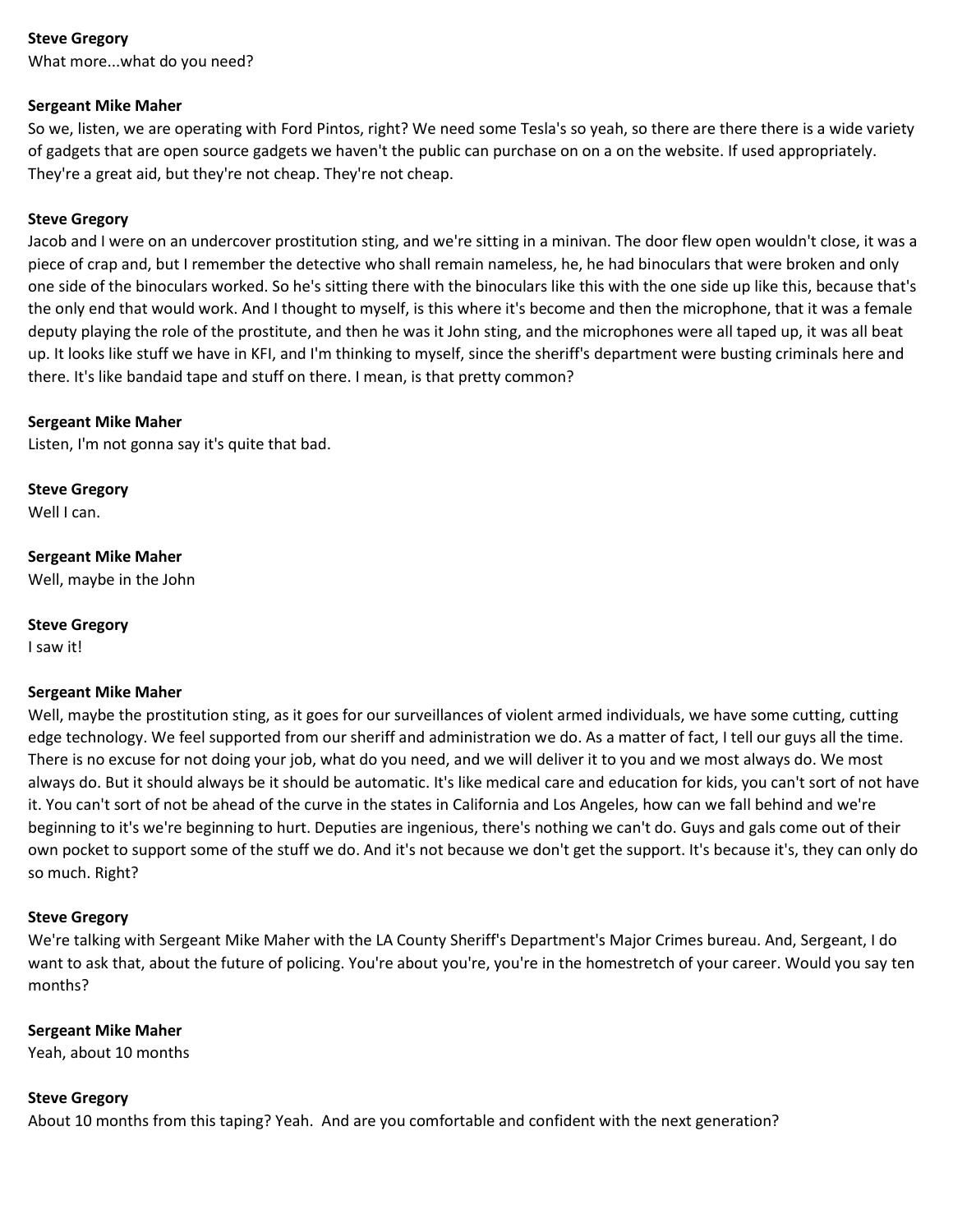Absolutely. You know, I'll speak for my son, and friends and other family members, an honorable profession. It is absolutely honorable and necessary. It's sort of different, right? We watch, we've all grown I see myself growing from 30 years ago, I was a young caveman joining the sheriff's part. I mean, like, physically, you know, I was right now, my son wouldn't got a college education before deciding to become a police officer. The sheriff is encouraging new law enforcement, deputies to have an education. How wonderful is that? You know, thank God for me it wasn't required, but I definitely believe it should be. Some more world experience, whether it be military or college. I have full faith I do. I've seen the pendulum swing, right, somewhere in the middle is right in the wrong right. We're coming back to some more moderate reasonable positions from the politicians and the people that make these decisions. Full faith, I really do.

#### **Steve Gregory**

Good. Another question, first name and where you're from?

#### **Don**

Don from Westlake Village. This is a tough question okay? Because growing up, police officers, firemen always revered from little folks all the way up. In the world we're living in today, you're down 35%? How difficult is it for you guys to police each other? How difficult is it to hold each other accountable to make sure that you're keeping those rules right?

#### **Sergeant Mike Maher**

It's a good question. And it's an important question, right? You have to you have to the individual has to come from a place of power. The badge means less to me than my name. So I get choked up again. When my son graduated, I pointed to his name badge. That's my name, that's more important than the badge. But then there's the balance, right? Because it's awesome to stand behind the Sheriff's Badge. It is, right? But it's an awesome responsibility. I remember the LAPD putting me in, and I'm a cheesy white kid from the valley. I remember the LAPD putting me over the hood of their car, because I was carrying a BB gun down the street. Right. And I was beside myself about it. But do I think they treated me wrong necessarily? I don't know, right? Today, if I saw an officer put a kid over the hood of a car for a BB gun. You know, I would be...I'm comfortable enough to say, 'Hey dude, knock it off,' right? I don't know that I would think it's an LA Times or newspaper worthy story. But I'd say it's probably you don't need to do that. Right? Like that deputy who told me 'Hey, Sarge, you look like an idiot and your flip flops and a pistol get back in your car.' I didn't get mad at him about it. I'm a big enough man to say thank you for correcting me, right. So it's a matter of it's a matter of staff hiring the right people, college educated, life experienced, confident in themselves. He him or she or he or whoever, be confident in yourself, right. And I don't buy the thin blue line and we're not going to rat on people, I don't buy that. Because, you know, I wouldn't stand for that. I've been around 31 years. I was in the jails during the Rodney King incident. During the Northridge earthquake. The job meant too much to me, my name too much to me, my badge meant too much to me to let people tarnish all of that along the way, I wouldn't stand for it. And I hope my peers wouldn't stand for it.

#### **Steve Gregory**

We're going to pause, more with Sergeant Mike Maher, but first this is Unsolved with Steve Gregory on KFI AM 640, time now for a news update.

## **Steve Gregory**

KFI AM 640, heard everywhere live on the iHeartRadio app. I'm Steve Gregory and this is Unsolved. We've been talking with Sergeant Mike Maher with the LA County Sheriff's Department's Major Crimes Bureau, we've been sort of outlining all of the different types of teams and task forces and all of the different things that this MCB does on behalf of the general public. And one of the teams here is a halt team. What's the halt team?

## **Sergeant Mike Maher**

Halt team is a county health authority team. They are detectives who investigate some of the local clinics, the mom and pop clinics and pharmacies in LA County, trying to bring them in line with appropriate medical care and distribution of controlled substances.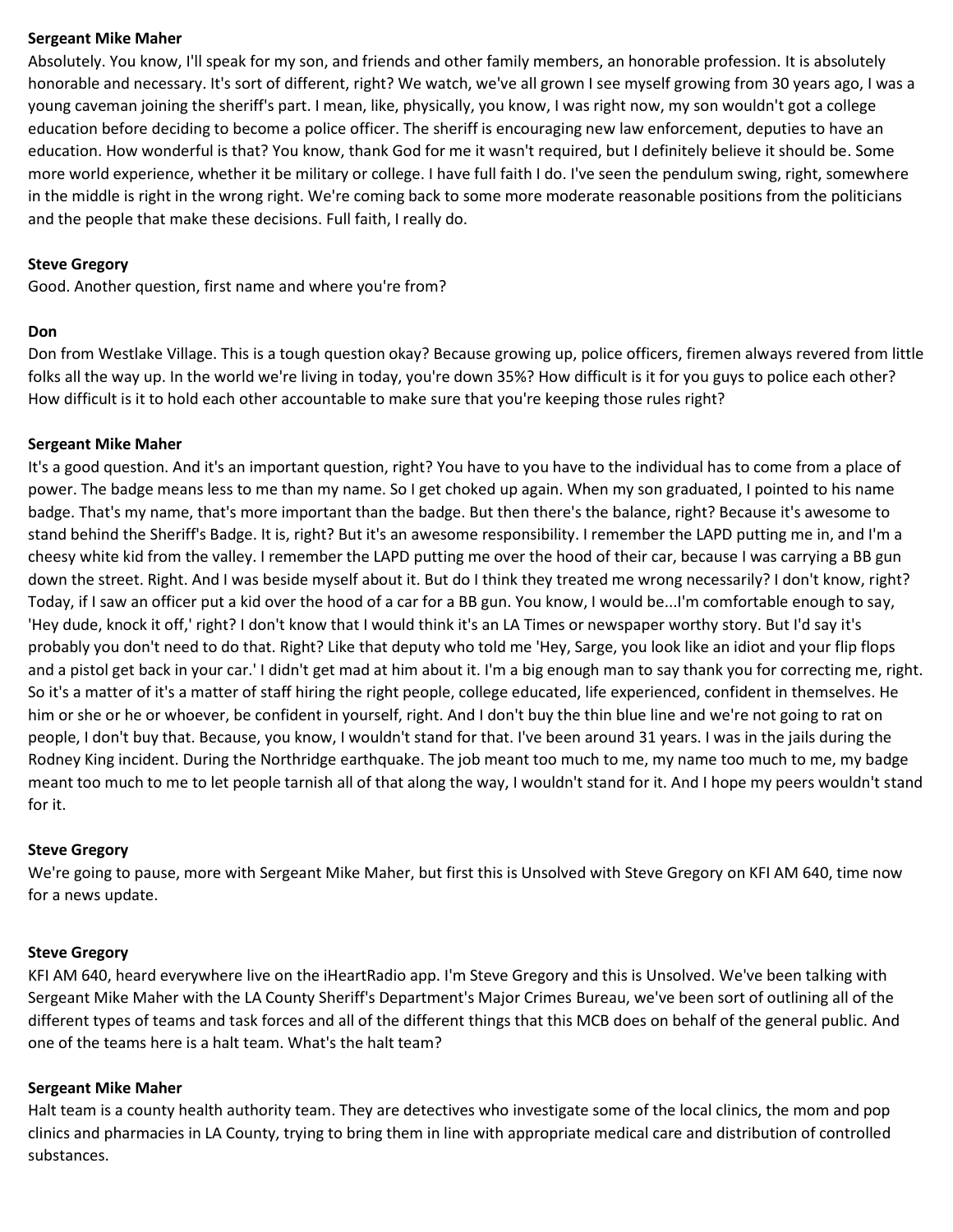Did you have a big problem with that I remembered the riots in 2020. A lot of pharmacies were broken into.

#### **Sergeant Mike Maher**

Sure, pharmacies in general are a strong target for burglaries because of the street value of the pain medicine and things like that. This is more a little institutional or maybe there are segments of the community that don't have access to a pharmacy, expensive pharmacy...

#### **Steve Gregory**

Right

## **Sergeant Mike Maher**

...and go to these sort of holistic, you know, neighborhood pharmacies. That's more what that is, right?

## **Steve Gregory**

Sheriff's Intelligence Unit,

## **Sergeant Mike Maher**

The SIU, sheriff's intelligence unit was born out of sort of international terrorism awareness, sort of nationwide terrorism awareness and intelligence gathering. So those investigators are a bit more analytical, analyzing information, whether it be national, international information, and how it can directly affect Los Angeles County.

#### **Steve Gregory**

You know, with this being such an international market, do you deal a lot with foreign law enforcement? Do you dealing a lot with Feds Are you coordinating and liaising with them a lot?

#### **Sergeant Mike Maher**

Sure. Great question. So, the burglary robbery Task Force, our task force, we are all cross credentialed through the US Marshal Service. I support the FBI, as does my team, through the LA County or LA City, the Los Angeles Metropolitan Violent Crime Task Force. So we are direct partners with the FBI. If you saw an incident in the street tomorrow that had ten FBI agents standing on the corner, strong probability that seven of those ten are deputy sheriffs. You saw in the FTF, The Fugitive Task Force, those deputies are all working directly with the US Marshal Service. We have a great liaisonship with the feds. And in today's climate in Los Angeles, we do as many federal prosecutions as we can for violent crimes, what are called Hobbs Act crimes. You know, a residential burglary, there is no federal crime that's not a federal crime, stealing a car is not a federal crime, but there are certain violent acts that are federal crimes that we can then act as pseudo federal agents and we file through the US Attorney's Office. And we see real prosecutions.

#### **Steve Gregory**

Okay, back to the studio audience. And we have another question. What's your first name and where are you from?

#### **Gabriela**

Hola, Gabriela, and I'm from Los Angeles. I have a question that is like several folds, and one of them is considering everything that we've heard today, and as a citizen of Los Angeles, should I feel insecure today? Do I feel like should I feel more confident about our safety in Los Angeles? Or, or otherwise, if you're in a Latino community, should you be hearing more?

#### **Sergeant Mike Maher**

Great question. So I would always ask folks, don't be paranoid, but be prepared. 31 years in Los Angeles, born and raised in Pacoima and Sun Valley, I thought I was a Latino until I was 16. But but the fact of the matter is, and we hear it from the sheriff, and we hear it from law enforcement, I don't know that I've ever seen the streets as dangerous as they are today. And I mean that sincerely. You know, I'm not a panic kind of guy. But this is the first time when my wife goes to the store, I've never been concerned about that today, previously, to today. It is, you should feel comfortable as long as you're not looking for trouble. Generally speaking, going through your life, you should feel comfortable, you should. But the streets are more dangerous today